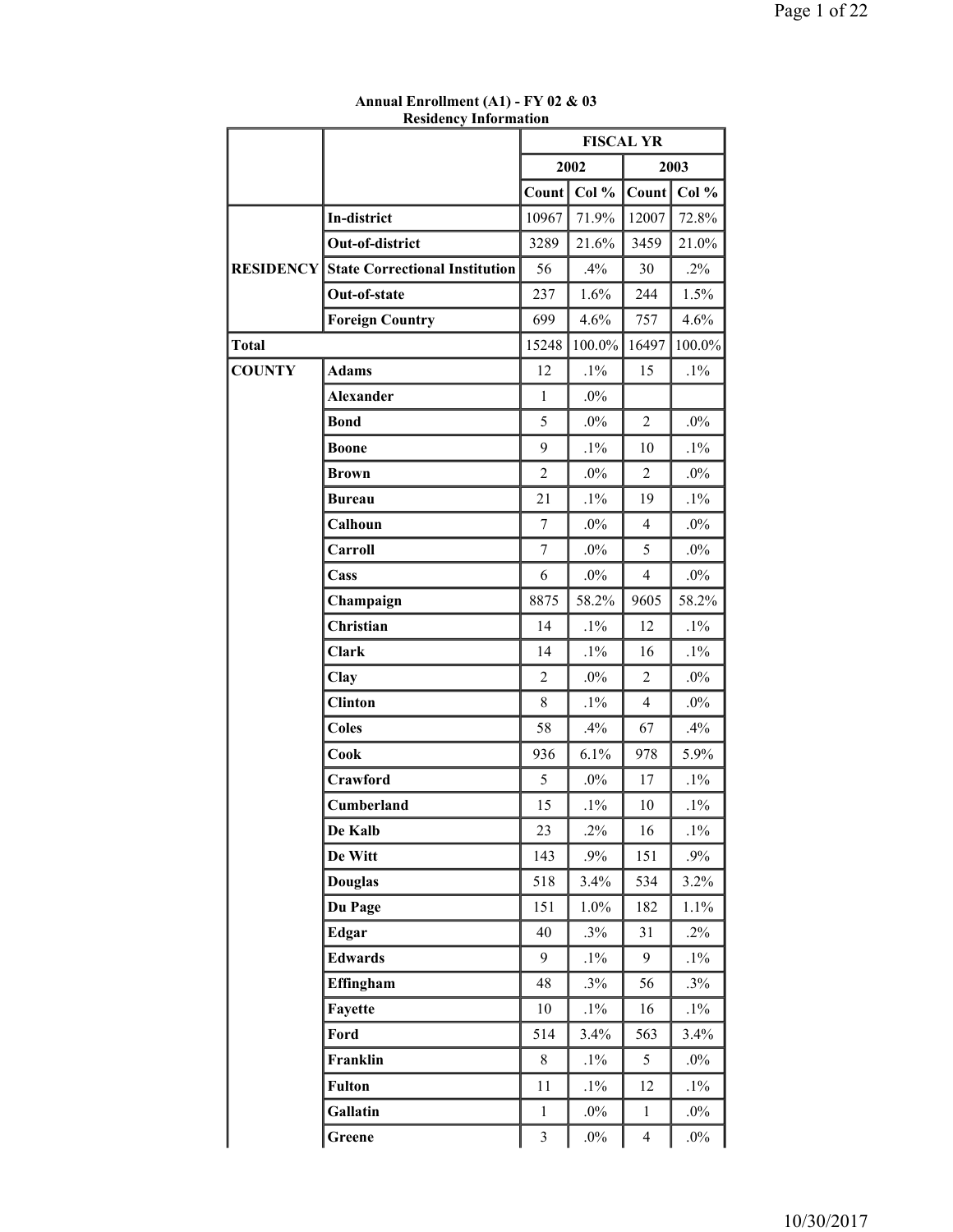| Grundy            | 9                        | $.1\%$ | 14             | $.1\%$ |
|-------------------|--------------------------|--------|----------------|--------|
| <b>Hancock</b>    | 11                       | $.1\%$ | 6              | $.0\%$ |
| Hardin            |                          |        | $\mathbf{1}$   | $.0\%$ |
| <b>Henderson</b>  |                          |        | $\overline{c}$ | $.0\%$ |
| <b>Henry</b>      | 15                       | $.1\%$ | 13             | $.1\%$ |
| <b>Iroquois</b>   | 231                      | 1.5%   | 251            | 1.5%   |
| <b>Jackson</b>    | 8                        | $.1\%$ | 15             | $.1\%$ |
| <b>Jasper</b>     | 10                       | $.1\%$ | 10             | $.1\%$ |
| <b>Jefferson</b>  | 10                       | $.1\%$ | 13             | $.1\%$ |
| <b>Jersey</b>     | 5                        | $.0\%$ | $\overline{2}$ | $.0\%$ |
| <b>Jo Daviess</b> | $\overline{\mathcal{L}}$ | $.0\%$ | $\overline{c}$ | $.0\%$ |
| Johnson           | $\mathbf{1}$             | $.0\%$ |                |        |
| Kane              | 59                       | .4%    | 81             | $.5\%$ |
| <b>Kankakee</b>   | 53                       | .3%    | 55             | .3%    |
| Kendall           | 15                       | $.1\%$ | 13             | $.1\%$ |
| Knox              | 12                       | $.1\%$ | 15             | $.1\%$ |
| Lake              | 139                      | .9%    | 144            | .9%    |
| La Salle          | 31                       | $.2\%$ | 33             | $.2\%$ |
| Lawrence          | $\overline{3}$           | $.0\%$ | $\overline{3}$ | $.0\%$ |
| Lee               | 6                        | $.0\%$ | 13             | $.1\%$ |
| Livingston        | 147                      | 1.0%   | 154            | .9%    |
| Logan             | 15                       | $.1\%$ | 24             | $.1\%$ |
| McDonough         | 12                       | $.1\%$ | 9              | $.1\%$ |
| <b>McHenry</b>    | 45                       | .3%    | 38             | $.2\%$ |
| McLean            | 322                      | 2.1%   | 337            | 2.0%   |
| Macon             | 114                      | .7%    | 168            | 1.0%   |
| Macoupin          | 16                       | $.1\%$ | 12             | $.1\%$ |
| <b>Madison</b>    | 37                       | $.2\%$ | 29             | $.2\%$ |
| <b>Marion</b>     | 11                       | $.1\%$ | 11             | $.1\%$ |
| Marshall          | $\overline{4}$           | $.0\%$ | $\overline{3}$ | $.0\%$ |
| <b>Mason</b>      | 10                       | $.1\%$ | 10             | $.1\%$ |
| Massac            | $\overline{c}$           | $.0\%$ | 1              | $.0\%$ |
| Menard            | $\tau$                   | $.0\%$ | 5              | $.0\%$ |
| Mercer            | 6                        | $.0\%$ | 5              | $.0\%$ |
| Monroe            | 5                        | $.0\%$ | 6              | $.0\%$ |
| <b>Montgomery</b> | 11                       | $.1\%$ | 10             | $.1\%$ |
| Morgan            | 14                       | $.1\%$ | 25             | $.2\%$ |
| Moultrie          | 11                       | $.1\%$ | 15             | $.1\%$ |
| Ogle              | 9                        | $.1\%$ | 14             | $.1\%$ |
| Peoria            | 38                       | $.2\%$ | 59             | .4%    |
| Perry             | 2                        | $.0\%$ | 2              | $.0\%$ |
|                   |                          |        |                |        |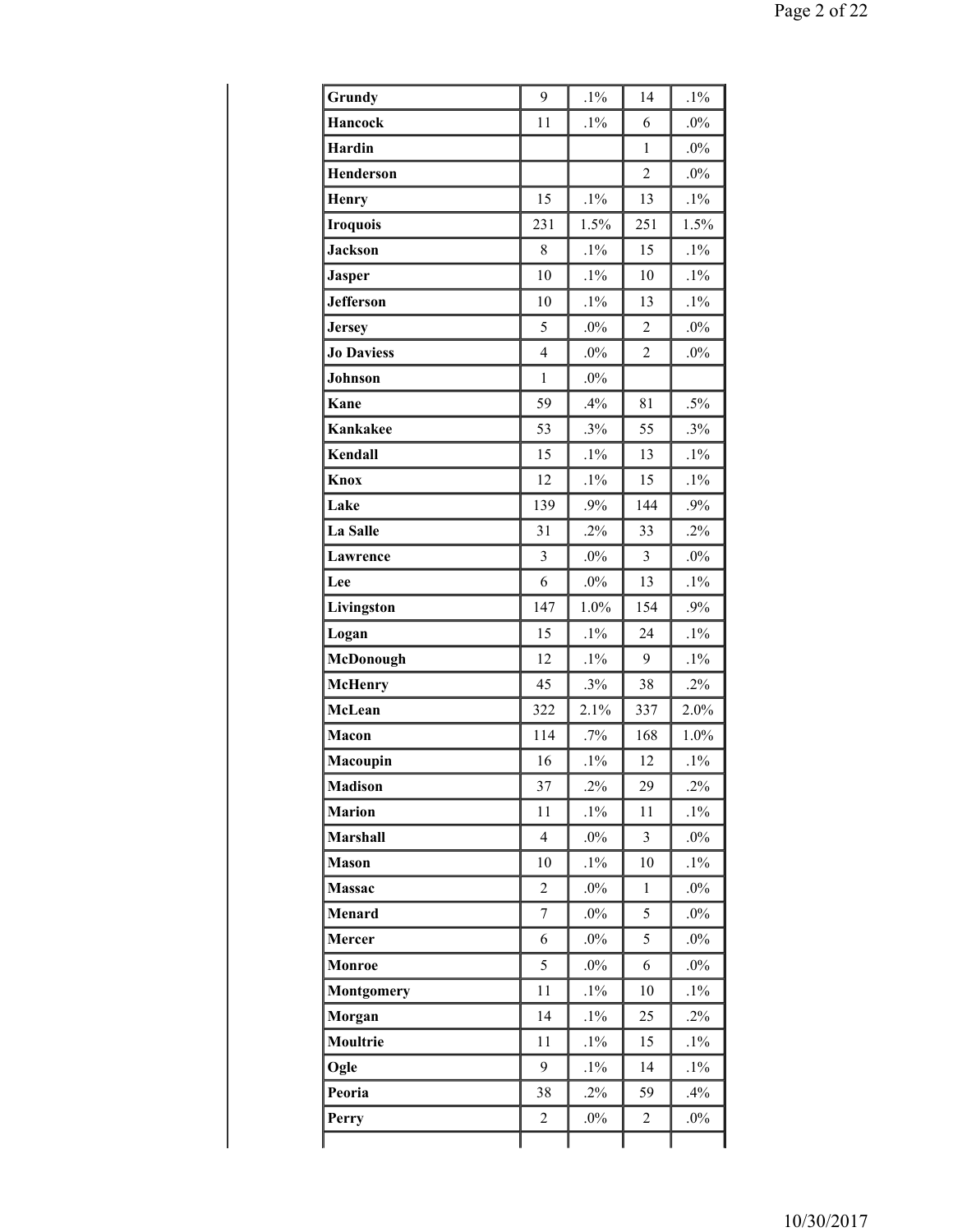|              | Piatt                       | 608            | 4.0%   | 756            | 4.6%   |
|--------------|-----------------------------|----------------|--------|----------------|--------|
|              | Pike                        | 5              | $.0\%$ | 8              | $.0\%$ |
|              | Pope                        | $\mathbf{1}$   | $.0\%$ |                |        |
|              | Pulaski                     | $\mathbf{1}$   | $.0\%$ |                |        |
|              | Putnam                      | 5              | $.0\%$ | 5              | $.0\%$ |
|              | Randolph                    | 5              | $.0\%$ | 13             | $.1\%$ |
|              | Richland                    | $\overline{7}$ | $.0\%$ | 6              | $.0\%$ |
|              | <b>Rock Island</b>          | 23             | $.2\%$ | 34             | $.2\%$ |
|              | St. Clair                   | 56             | .4%    | 47             | $.3\%$ |
|              | <b>Saline</b>               | $\overline{3}$ | $.0\%$ | $\overline{2}$ | $.0\%$ |
|              | Sangamon                    | 63             | .4%    | 87             | $.5\%$ |
|              | Schuyler                    | $\mathbf{1}$   | $.0\%$ | 3              | $.0\%$ |
|              | <b>Scott</b>                | 3              | $.0\%$ | 5              | $.0\%$ |
|              | <b>Shelby</b>               | 21             | $.1\%$ | 19             | $.1\%$ |
|              | <b>Stark</b>                | 5              | $.0\%$ | 3              | $.0\%$ |
|              | <b>Stephenson</b>           | 13             | $.1\%$ | 13             | $.1\%$ |
|              | <b>Tazewell</b>             | 33             | $.2\%$ | 37             | $.2\%$ |
|              | Union                       | $\overline{2}$ | $.0\%$ | $\mathbf{1}$   | $.0\%$ |
|              | Vermilion                   | 279            | 1.8%   | 269            | 1.6%   |
|              | Wabash                      | 6              | $.0\%$ | $\mathbf{1}$   | $.0\%$ |
|              | Warren                      | 8              | $.1\%$ | 10             | $.1\%$ |
|              | Washington                  | $\overline{2}$ | $.0\%$ | $\overline{c}$ | $.0\%$ |
|              | Wayne                       | 5              | $.0\%$ | $\overline{7}$ | $.0\%$ |
|              | White                       | $\overline{7}$ | $.0\%$ | $\overline{2}$ | $.0\%$ |
|              | Whiteside                   | 12             | $.1\%$ | 12             | $.1\%$ |
|              | Will                        | 88             | $.6\%$ | 96             | .6%    |
|              | Williamson                  | 9              | $.1\%$ | 4              | $.0\%$ |
|              | Winnebago                   | 41             | .3%    | 33             | $.2\%$ |
|              | Woodford                    | 8              | $.1\%$ | 16             | $.1\%$ |
|              | Correct/OOState/Foreign     | 991            | 6.5%   | 1031           | 6.2%   |
| <b>Total</b> |                             | 15247          | 100.0% | 16497          | 100.0% |
| <b>STATE</b> | <b>Not Reported</b>         | 30             | $.2\%$ | 2              | $.0\%$ |
|              | Alabama                     | $\overline{c}$ | $.0\%$ | $\overline{2}$ | $.0\%$ |
|              | Alaska                      | $\overline{c}$ | $.0\%$ | 3              | $.0\%$ |
|              | Arizona                     | $\overline{c}$ | $.0\%$ | $\overline{4}$ | $.0\%$ |
|              | <b>Arkansas</b>             | 9              | $.1\%$ | 5              | $.0\%$ |
|              | California                  | 13             | $.1\%$ | 13             | $.1\%$ |
|              | Colorado                    | 3              | $.0\%$ | 3              | $.0\%$ |
|              | Connecticut                 | $\overline{3}$ | $.0\%$ | $\overline{c}$ | $.0\%$ |
|              | <b>Delaware</b>             | $\mathbf{1}$   | $.0\%$ | $\mathbf{1}$   | $.0\%$ |
|              | <b>District of Columbia</b> | $\mathbf{1}$   | $.0\%$ |                |        |
|              | Florida                     | 10             | $.1\%$ | 11             | $.1\%$ |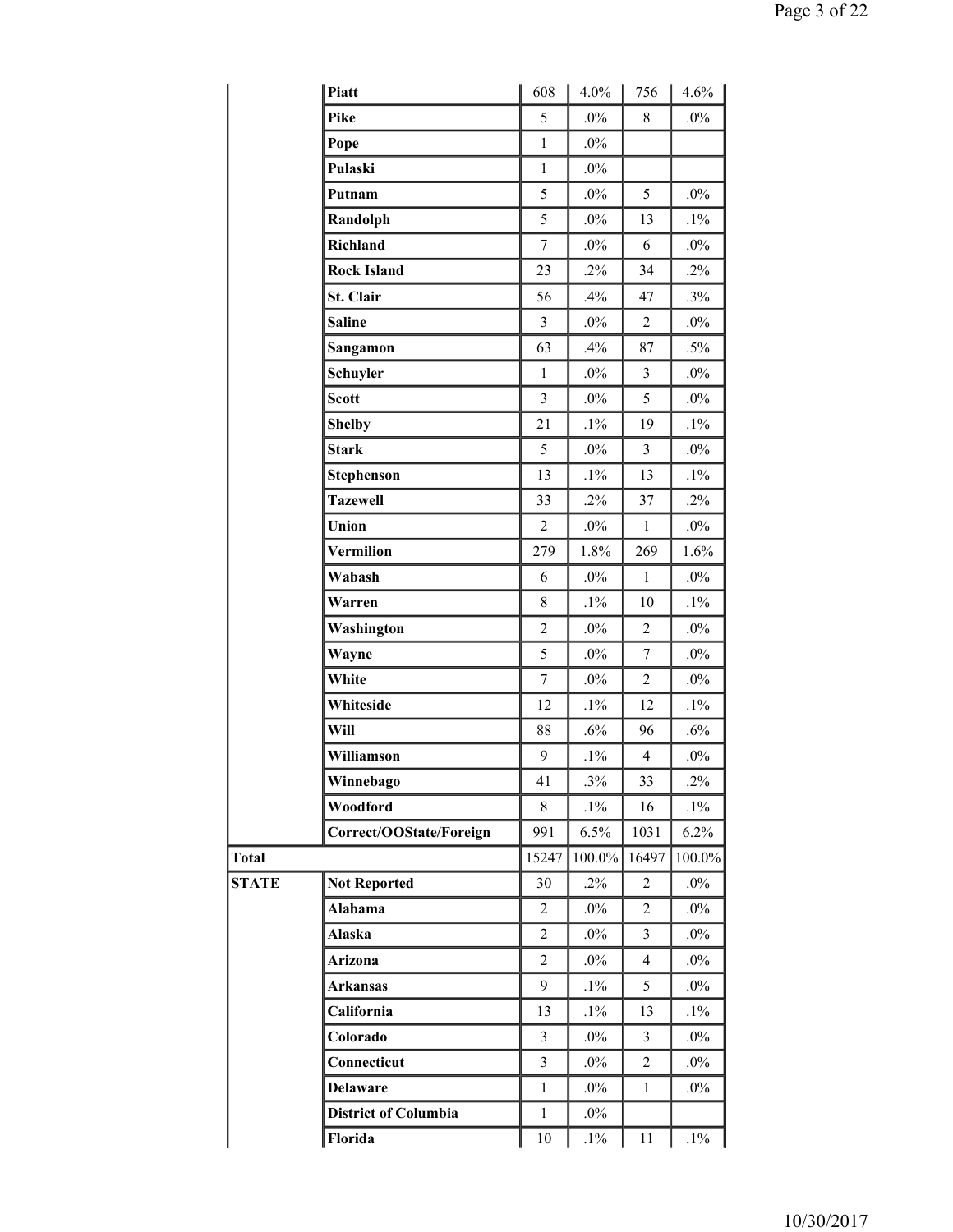|                                                                                                                 | Georgia               | 6              | $.0\%$ | 5              | $.0\%$ |  |  |
|-----------------------------------------------------------------------------------------------------------------|-----------------------|----------------|--------|----------------|--------|--|--|
|                                                                                                                 | Hawaii                | $\overline{c}$ | $.0\%$ | $\overline{c}$ | $.0\%$ |  |  |
|                                                                                                                 | Idaho                 |                |        | $\mathbf{1}$   | $.0\%$ |  |  |
|                                                                                                                 | <b>Illinois</b>       | 14312          | 93.9%  | 15496          | 93.9%  |  |  |
|                                                                                                                 | Indiana               | 38             | $.2\%$ | 39             | $.2\%$ |  |  |
|                                                                                                                 | Iowa                  | $\overline{3}$ | $.0\%$ | 5              | $.0\%$ |  |  |
|                                                                                                                 | <b>Kansas</b>         | $\mathbf{1}$   | $.0\%$ | 5              | $.0\%$ |  |  |
|                                                                                                                 | Kentucky              | 15             | $.1\%$ | 9              | $.1\%$ |  |  |
|                                                                                                                 | Louisiana             | $\mathbf{1}$   | $.0\%$ | $\mathbf{1}$   | $.0\%$ |  |  |
|                                                                                                                 | Maine                 |                |        | $\mathbf{1}$   | $.0\%$ |  |  |
|                                                                                                                 | Maryland              | 7              | $.0\%$ | 6              | $.0\%$ |  |  |
|                                                                                                                 | <b>Massachusetts</b>  | $\overline{2}$ | $.0\%$ | $\overline{4}$ | $.0\%$ |  |  |
|                                                                                                                 | Michigan              | 8              | $.1\%$ | 12             | $.1\%$ |  |  |
|                                                                                                                 | Minnesota             | $\overline{2}$ | $.0\%$ | $\overline{3}$ | $.0\%$ |  |  |
|                                                                                                                 | Mississippi           | $\overline{3}$ | $.0\%$ | $\mathbf{1}$   | $.0\%$ |  |  |
|                                                                                                                 | <b>Missouri</b>       | 16             | $.1\%$ | 20             | $.1\%$ |  |  |
|                                                                                                                 | Montana               | $\mathbf{1}$   | $.0\%$ |                |        |  |  |
|                                                                                                                 | Nebraska              | $\mathbf{1}$   | $.0\%$ | 5              | $.0\%$ |  |  |
|                                                                                                                 | <b>Nevada</b>         |                |        | $\mathbf{1}$   | $.0\%$ |  |  |
|                                                                                                                 | <b>New Hampshire</b>  | $\mathbf{1}$   | $.0\%$ |                |        |  |  |
|                                                                                                                 | <b>New Jersey</b>     | 7              | $.0\%$ | 5              | $.0\%$ |  |  |
|                                                                                                                 | <b>New Mexico</b>     |                |        | $\overline{2}$ | $.0\%$ |  |  |
|                                                                                                                 | <b>New York</b>       | $\overline{4}$ | $.0\%$ | 10             | $.1\%$ |  |  |
|                                                                                                                 | <b>North Carolina</b> | 1              | $.0\%$ | 6              | $.0\%$ |  |  |
|                                                                                                                 | Ohio                  | 9              | $.1\%$ | 12             | $.1\%$ |  |  |
|                                                                                                                 | Oklahoma              | $\mathbf{1}$   | $.0\%$ | $\overline{c}$ | $.0\%$ |  |  |
|                                                                                                                 | Oregon                | $\overline{c}$ | $.0\%$ | $\mathbf{1}$   | $.0\%$ |  |  |
|                                                                                                                 | Pennsylvania          | 5              | $.0\%$ | 5              | $.0\%$ |  |  |
|                                                                                                                 | <b>Rode Island</b>    | $\mathbf{1}$   | $.0\%$ | $\mathbf{1}$   | $.0\%$ |  |  |
|                                                                                                                 | <b>S</b> Carolina     | $\mathbf{1}$   | $.0\%$ | $\mathbf{1}$   | $.0\%$ |  |  |
|                                                                                                                 | <b>Tennessee</b>      | $\overline{4}$ | $.0\%$ | 9              | $.1\%$ |  |  |
|                                                                                                                 | <b>Texas</b>          | 5              | $.0\%$ | 7              | $.0\%$ |  |  |
|                                                                                                                 | Virginia              | 5              | $.0\%$ | 5              | $.0\%$ |  |  |
|                                                                                                                 | Washington            |                |        | $\mathbf{1}$   | $.0\%$ |  |  |
|                                                                                                                 | Wisconsin             | 9              | $.1\%$ | 10             | $.1\%$ |  |  |
|                                                                                                                 | <b>Puerto Rico</b>    |                |        | $\,1$          | $.0\%$ |  |  |
|                                                                                                                 | Foreign               | 699            | 4.6%   | 757            | 4.6%   |  |  |
| Total                                                                                                           |                       | 15248          | 100.0% | 16497          | 100.0% |  |  |
| Source:p:\data\iccb\a1\a1fy03.sps<br>Prepared by the Office of Institutional Research and Evaluation; 15 Aug 03 |                       |                |        |                |        |  |  |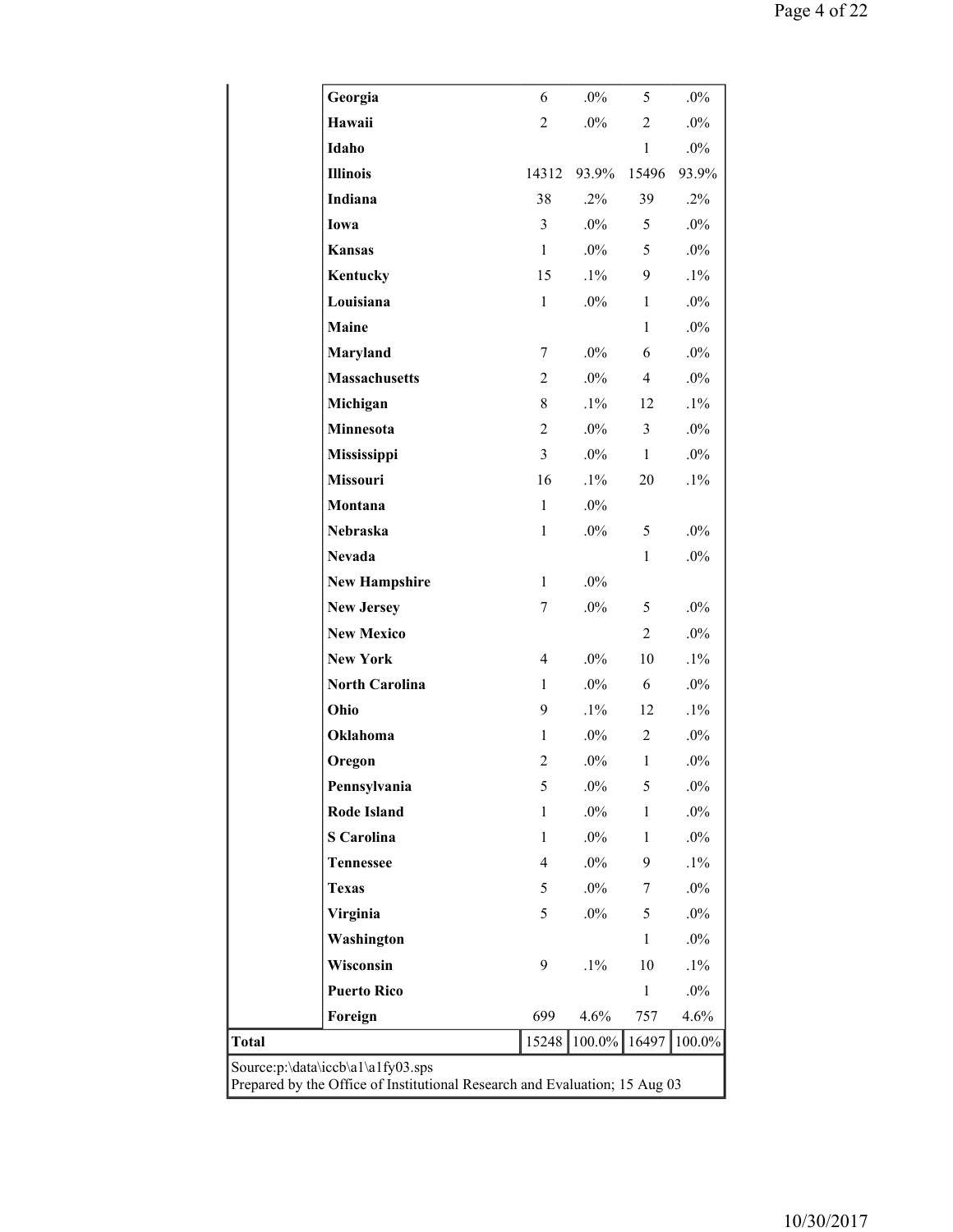|                | Degree Program Enrollment |                |                  |                |         |
|----------------|---------------------------|----------------|------------------|----------------|---------|
|                |                           |                | <b>FISCAL YR</b> |                |         |
|                |                           |                | 2002             |                | 2003    |
|                |                           | Count          | Col %            | Count          | Col %   |
| <b>PROGRAM</b> | <b>B ABGAAS</b>           | 5              | $.0\%$           | 3              | $.0\%$  |
|                | <b>B ABKAAS</b>           | 3              | $.0\%$           | 4              | $.0\%$  |
|                | <b>B ABLAAS</b>           | 36             | .2%              | 36             | $.2\%$  |
|                | <b>B ABMAAS</b>           | 45             | $.3\%$           | 40             | $.2\%$  |
|                | <b>B ABRAAS</b>           | 3              | $.0\%$           | 4              | $.0\%$  |
|                | <b>B ABTAAS</b>           | 3              | .0%              | 4              | .0%     |
|                | <b>B ACCAAS</b>           | 138            | .9%              | 157            | $1.0\%$ |
|                | <b>B ACCCER</b>           | 20             | $.1\%$           | 20             | $.1\%$  |
|                | <b>B AGBCER</b>           | $\overline{2}$ | $.0\%$           | 3              | $.0\%$  |
|                | <b>B BDMCER</b>           |                |                  | 1              | $.0\%$  |
|                | <b>B BNKAAS</b>           |                |                  | 1              | $.0\%$  |
|                | <b>B CMSAAS</b>           | 54             | .4%              | 27             | $.2\%$  |
|                | <b>B CPLAAS</b>           | 34             | .2%              | 18             | $.1\%$  |
|                | <b>B CPMAAS</b>           | 36             | $.2\%$           | 12             | $.1\%$  |
|                | <b>B CSMCER</b>           | 15             | $.1\%$           | 7              | $.0\%$  |
|                | <b>B CSSAAS</b>           | 13             | $.1\%$           | 8              | $.0\%$  |
|                | <b>B ECMAAS</b>           | 6              | $.0\%$           | 10             | $.1\%$  |
|                | <b>B EQMAAS</b>           | 17             | $.1\%$           | 16             | $.1\%$  |
|                | <b>B EQMCER</b>           | 3              | $.0\%$           | 4              | $.0\%$  |
|                | <b>B GISAAS</b>           | 4              | $.0\%$           | $\overline{7}$ | $.0\%$  |
|                | <b>B HIFCER</b>           | 5              | $.0\%$           | 6              | $.0\%$  |
|                | <b>B HIHAAS</b>           | 37             | .2%              | 33             | $.2\%$  |
|                | <b>B HIMCER</b>           | 3              | $.0\%$           | $\mathbf{1}$   | $.0\%$  |
|                | <b>B HIRAAS</b>           | 44             | .3%              | 52             | .3%     |
|                | <b>B INDCER</b>           | 24             | .2%              | 18             | $.1\%$  |
|                | <b>B INTCER</b>           | 3              | $.0\%$           | 3              | $.0\%$  |
|                | <b>BIPRCER</b>            | 4              | .0%              | 11             | $.1\%$  |
|                | <b>B MGTAAS</b>           | 186            | 1.2%             | 208            | 1.3%    |
|                | <b>B MKTAAS</b>           | 42             | .3%              | 47             | .3%     |
|                | <b>B OCAAAS</b>           | 81             | .5%              | 77             | .5%     |
|                | <b>B OCIAAS</b>           | 2              | $.0\%$           |                |         |
|                | <b>B OCLAAS</b>           | 1              | $.0\%$           | 1              | .0%     |
|                | <b>B OCMAAS</b>           | 2              | $.0\%$           | 1              | $.0\%$  |
|                | <b>B OCPCER</b>           | 8              | $.1\%$           | 8              | $.0\%$  |
|                | <b>B OCTCER</b>           | 17             | .1%              | 19             | $.1\%$  |
|                | <b>B TRACER</b>           | 10             | .1%              | $\overline{2}$ | .0%     |
|                | <b>C TFLCER</b>           | 24             | $.2\%$           | 33             | $.2\%$  |
|                |                           |                |                  |                |         |

## **Annual Enrollment (A1) - FY 02 & 03 Degree Program Enrollment**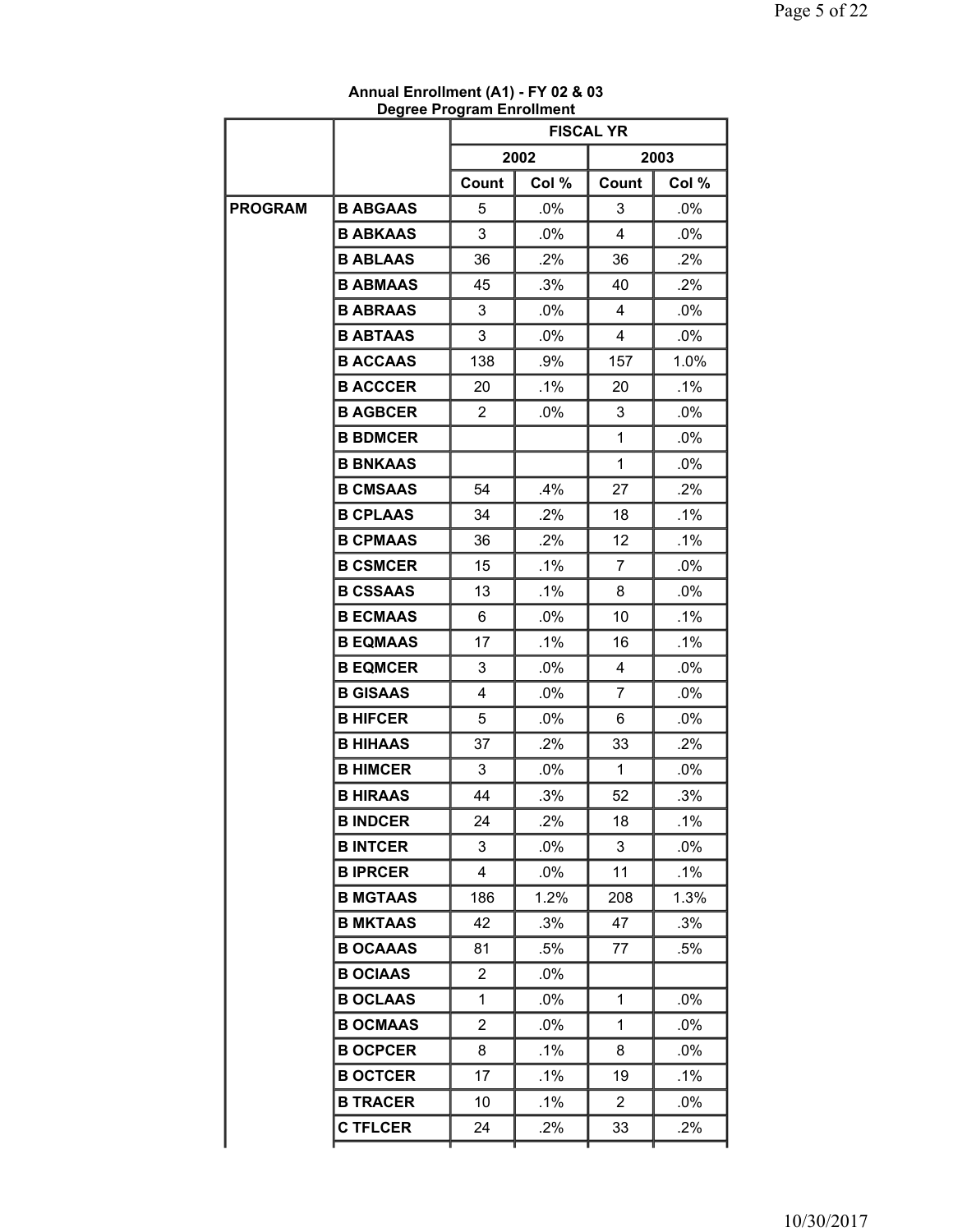| <b>C TFOCER</b> |                |        | 4              | .0%    |
|-----------------|----------------|--------|----------------|--------|
| <b>E ACRAAS</b> |                |        | 20             | .1%    |
| <b>E ACRCER</b> | 19             | $.1\%$ | 27             | .2%    |
| <b>E AFTAAS</b> | 27             | .2%    | 30             | .2%    |
| <b>E AMTCER</b> | 11             | $.1\%$ | 10             | $.1\%$ |
| <b>E AUSCER</b> |                |        | 4              | .0%    |
| <b>E AUTAAS</b> | 58             | .4%    | 55             | .3%    |
| <b>E BCRCER</b> | 22             | $.1\%$ | 19             | $.1\%$ |
| <b>E BIMAAS</b> | $\overline{2}$ | $.0\%$ |                |        |
| <b>E BRLCER</b> |                |        | 2              | .0%    |
| <b>E CDBAAS</b> | 11             | $.1\%$ | 13             | $.1\%$ |
| <b>E CDMAAS</b> | 89             | .6%    | 98             | .6%    |
| <b>E CDSAAS</b> | 1              | .0%    | 10             | $.1\%$ |
| <b>E CIVCER</b> | 18             | .1%    | 17             | .1%    |
| <b>E CMDCER</b> | 11             | $.1\%$ | 12             | $.1\%$ |
| <b>E ECSAAS</b> | 39             | .3%    | 48             | .3%    |
| <b>E ELPCER</b> | 20             | $.1\%$ | 25             | .2%    |
| <b>E ELPCOC</b> | 1              | .0%    |                |        |
| <b>E ELTAAS</b> | 29             | .2%    | 10             | .1%    |
| <b>E ENOCER</b> |                |        | 9              | .1%    |
| <b>E ENSAES</b> | 198            | 1.3%   | 209            | 1.3%   |
| <b>E MFGAAS</b> | 36             | .2%    | 41             | .2%    |
|                 |                |        |                |        |
| <b>E MFTCER</b> | 8              | .1%    | $\overline{7}$ | .0%    |
| <b>E MLRCER</b> |                |        | 2              | .0%    |
| <b>E MPECER</b> | 4              | .0%    | 4              | .0%    |
| <b>E MTMCER</b> | $\overline{2}$ | .0%    | 1              | .0%    |
| <b>E PETAAS</b> | 37             | .2%    | 42             | .3%    |
| <b>E PWTCER</b> |                |        | 1              | .0%    |
| <b>E TELAAS</b> | 7              | .0%    | 3              | .0%    |
| <b>F AADAFA</b> | 108            | .7%    | 89             | .5%    |
| <b>F AAEAFA</b> | 13             | $.1\%$ | 17             | $.1\%$ |
| <b>F GDSAAS</b> | 39             | .3%    | 58             | .4%    |
| <b>F GDWAAS</b> | 10             | .1%    | 16             | .1%    |
| <b>F MCBAAS</b> | 46             | .3%    | 42             | .3%    |
| <b>F MCCAAS</b> | 10             | .1%    | 7              | .0%    |
| <b>F MCDAAS</b> | 53             | .3%    | 22             | .1%    |
| <b>F MCVAAS</b> | 1              | $.0\%$ | 1              | .0%    |
| <b>F MSEAFA</b> | 21             | .1%    | 33             | $.2\%$ |
| <b>F MSPAFA</b> | 32             | .2%    | 26             | .2%    |
| <b>G DHGAAS</b> | 67             | .4%    | 69             | .4%    |
| <b>G EMAAOP</b> | 1              | .0%    |                |        |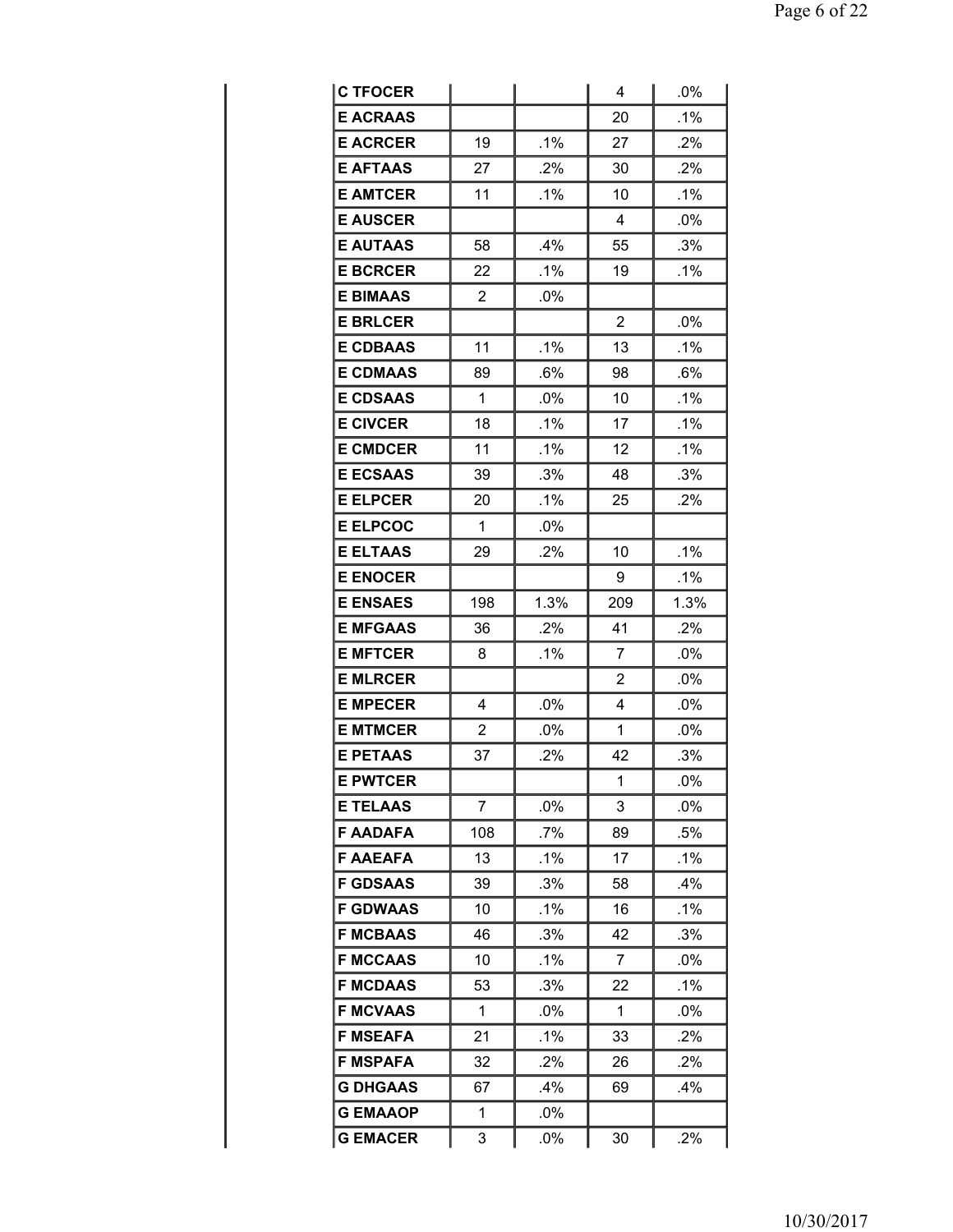| <b>G MASCER</b> |                |        | $\overline{2}$ | .0%    |
|-----------------|----------------|--------|----------------|--------|
| <b>G MSGCER</b> | 7              | .0%    | 9              | .1%    |
| <b>G NASCER</b> | 49             | .3%    | 108            | $.7\%$ |
| <b>G NURAAS</b> | 65             | .4%    | 85             | .5%    |
| <b>G NURCER</b> | 154            | 1.0%   | 161            | 1.0%   |
| <b>G OTAAAS</b> | 30             | $.2\%$ | 33             | .2%    |
| <b>G RTTAAS</b> | 28             | .2%    | 35             | .2%    |
| <b>G SLPAAS</b> | 4              | .0%    | 2              | .0%    |
| <b>G SURAAS</b> | 3              | $.0\%$ | 24             | .1%    |
| <b>G SURCER</b> | 33             | .2%    | 10             | $.1\%$ |
| <b>G VTTAAS</b> | 69             | .5%    | 72             | .4%    |
| <b>G XRAAAS</b> | 30             | .2%    | 34             | .2%    |
| <b>H GAAAA</b>  | 2121           | 13.9%  | 2241           | 13.6%  |
| <b>H GAACE</b>  | 3367           | 22.1%  | 3556           | 21.6%  |
| <b>M CGRCER</b> | 1              | .0%    |                |        |
| <b>M CISCER</b> | 8              | .1%    | 3              | .0%    |
| <b>M CNAAAS</b> | 97             | .6%    | 58             | $.4\%$ |
| <b>M CNTCER</b> | $\overline{2}$ | .0%    | 1              | .0%    |
| <b>M MSNCER</b> | 5              | .0%    | 3              | .0%    |
| <b>M NETCER</b> | 6              | .0%    | 5              | .0%    |
| <b>MOOSCER</b>  | 6              | .0%    | 1              | .0%    |
| <b>M VCGAAS</b> | $\overline{2}$ | .0%    |                |        |
| <b>M VGAAAS</b> | 15             | $.1\%$ | 7              | .0%    |
| <b>M VGPAAS</b> | 8              | .1%    | 5              | .0%    |
| <b>M VWPAAS</b> | 6              | .0%    | 2              | .0%    |
| <b>M WSAAAS</b> | 4              | .0%    | 3              | .0%    |
| <b>M WSDAAS</b> | 22             | .1%    | 9              | $.1\%$ |
| <b>M WSMCER</b> | 5              | .0%    | 1              | .0%    |
| <b>M WSPAAS</b> | 19             | .1%    | 9              | $.1\%$ |
| <b>N ASGAS</b>  | 1975           | 13.0%  | 2168           | 13.1%  |
| OCCUP019        | 34             | .2%    | 63             | .4%    |
| OCCUP069        | 36             | .2%    | 52             | .3%    |
| OCCUP079        | 969            | 6.4%   | 1493           | 9.1%   |
| OCCUP089        | 9              | .1%    | 1              | .0%    |
| OCCUP109        | 10             | .1%    | 13             | .1%    |
| OCCUP159        | 23             | .2%    | 23             | $.1\%$ |
| OCCUP179        | 660            | 4.3%   | 672            | 4.1%   |
| OCCUP200        | 37             | .2%    | 42             | .3%    |
| OCCUP210        | 77             | .5%    | 82             | .5%    |
| OCCUP439        | 6              | $.0\%$ | 10             | .1%    |
| OCCUP449        | 15             | $.1\%$ | 16             | $.1\%$ |
|                 |                |        |                |        |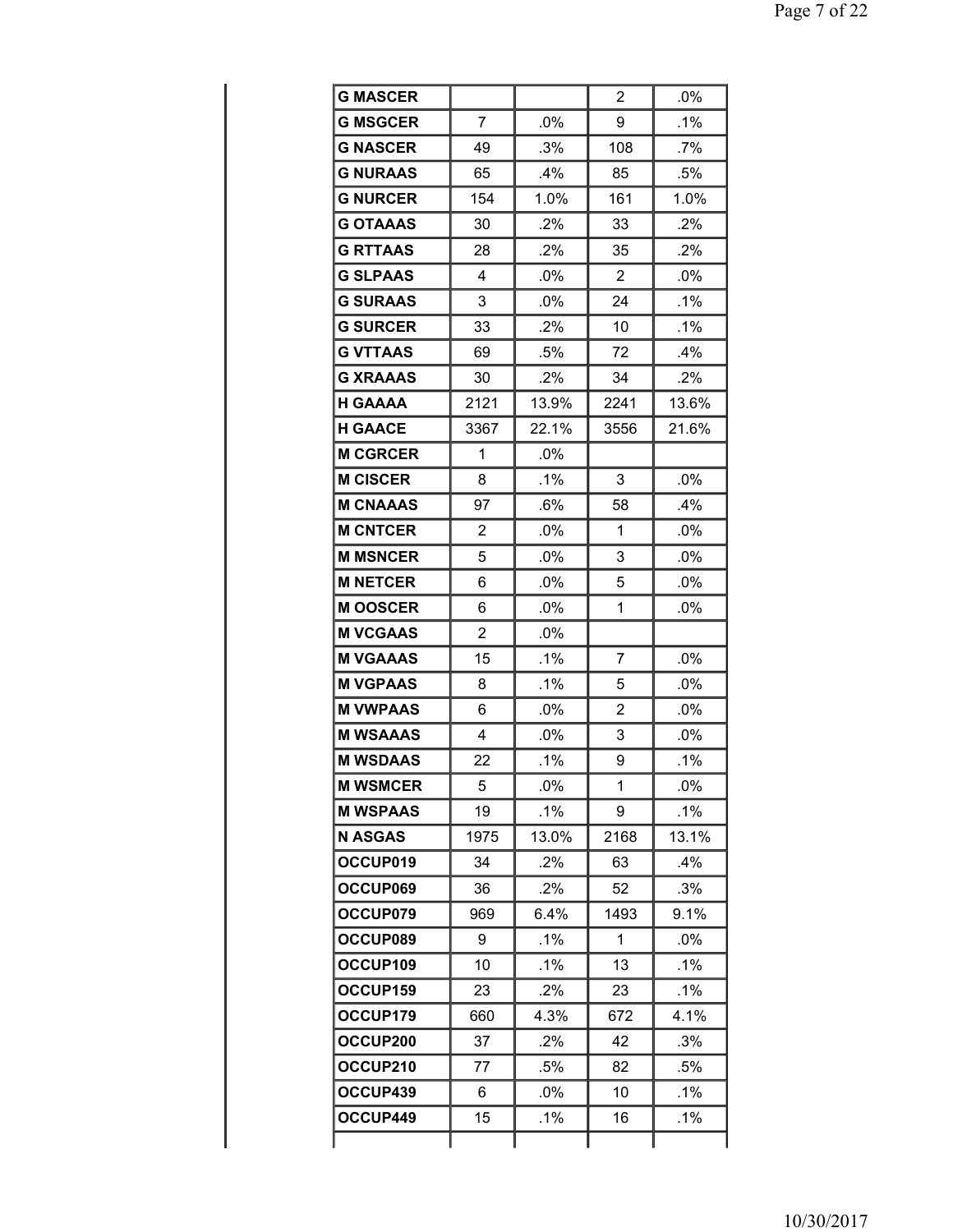| OCCUP469        | 14             | .1%    | 15             | .1%    |
|-----------------|----------------|--------|----------------|--------|
| OCCUP479        | 100            | .7%    | 88             | .5%    |
| OCCUP489        | 23             | .2%    | 70             | .4%    |
| <b>R NURAAS</b> | $\overline{7}$ | .0%    | 4              | .0%    |
| <b>S CDACER</b> | 12             | $.1\%$ | 8              | $.0\%$ |
| <b>S CHDAAS</b> | 113            | .7%    | 120            | .7%    |
| <b>S CJSAAS</b> | 136            | .9%    | 167            | 1.0%   |
| <b>S FSTAAS</b> | 48             | .3%    | 53             | .3%    |
| <b>S FSTCER</b> | $\overline{2}$ | .0%    | 2              | .0%    |
| <b>SHSTAAS</b>  | 83             | .5%    | 87             | .5%    |
| <b>T CGICER</b> | 3              | .0%    | 3              | .0%    |
| <b>T CGRCER</b> | $\overline{2}$ | .0%    | 2              | .0%    |
| <b>T CISCER</b> | 16             | $.1\%$ | 16             | $.1\%$ |
| <b>T CMSAAS</b> | 35             | .2%    | 47             | .3%    |
| <b>T CNAAAS</b> | 59             | $.4\%$ | 100            | $.6\%$ |
| <b>T CNTCER</b> | 1              | .0%    | 7              | .0%    |
| <b>T CPLAAS</b> | 18             | .1%    | 21             | .1%    |
| <b>T CPMAAS</b> | 23             | $.2\%$ | 27             | .2%    |
| <b>T CSMCER</b> | 7              | .0%    | 4              | .0%    |
| <b>T CSSAAS</b> | 17             | $.1\%$ | 28             | .2%    |
| <b>T LINCER</b> | 3              | $.0\%$ | 1              | .0%    |
| <b>T MSDCER</b> |                |        | $\overline{2}$ | .0%    |
| <b>T MSNCER</b> | $\overline{2}$ | .0%    | 3              | .0%    |
| <b>T MSOCER</b> | 6              | .0%    | 4              | .0%    |
| <b>T NETCER</b> | 8              | .1%    | 10             | .1%    |
| <b>TOOSCER</b>  | 9              | .1%    | 8              | .0%    |
| <b>T VGAAAS</b> | 27             | .2%    | 28             | .2%    |
| <b>T VGPAAS</b> | 10             | .1%    | 11             | .1%    |
| <b>T VGWCER</b> | 5              | $.0\%$ | 4              | $.0\%$ |
| T WSAAAS        | 3              | .0%    | 6              | $.0\%$ |
| <b>T WSDAAS</b> | 17             | .1%    | 21             | $.1\%$ |
| <b>T WSMCER</b> | 7              | $.0\%$ | 10             | .1%    |
| <b>T WSPAAS</b> | 14             | $.1\%$ | 19             | .1%    |
| VOCSK160        | 395            | 2.6%   | 381            | 2.3%   |
| <b>VOCSK161</b> | 425            | 2.8%   | 390            | 2.4%   |
| Y AB1CE         |                |        | 1              | $.0\%$ |
| Y AB2CE         |                |        | 48             | .3%    |
| <b>Y AB3CE</b>  |                |        | 54             | .3%    |
| Y AB4CE         |                |        | 158            | 1.0%   |
| <b>Y ABBCE</b>  | 349            | 2.3%   | 78             | .5%    |
| <b>Y ABICE</b>  | 343            | 2.2%   | 77             | .5%    |
| Y AS5CE         |                |        | 100            | .6%    |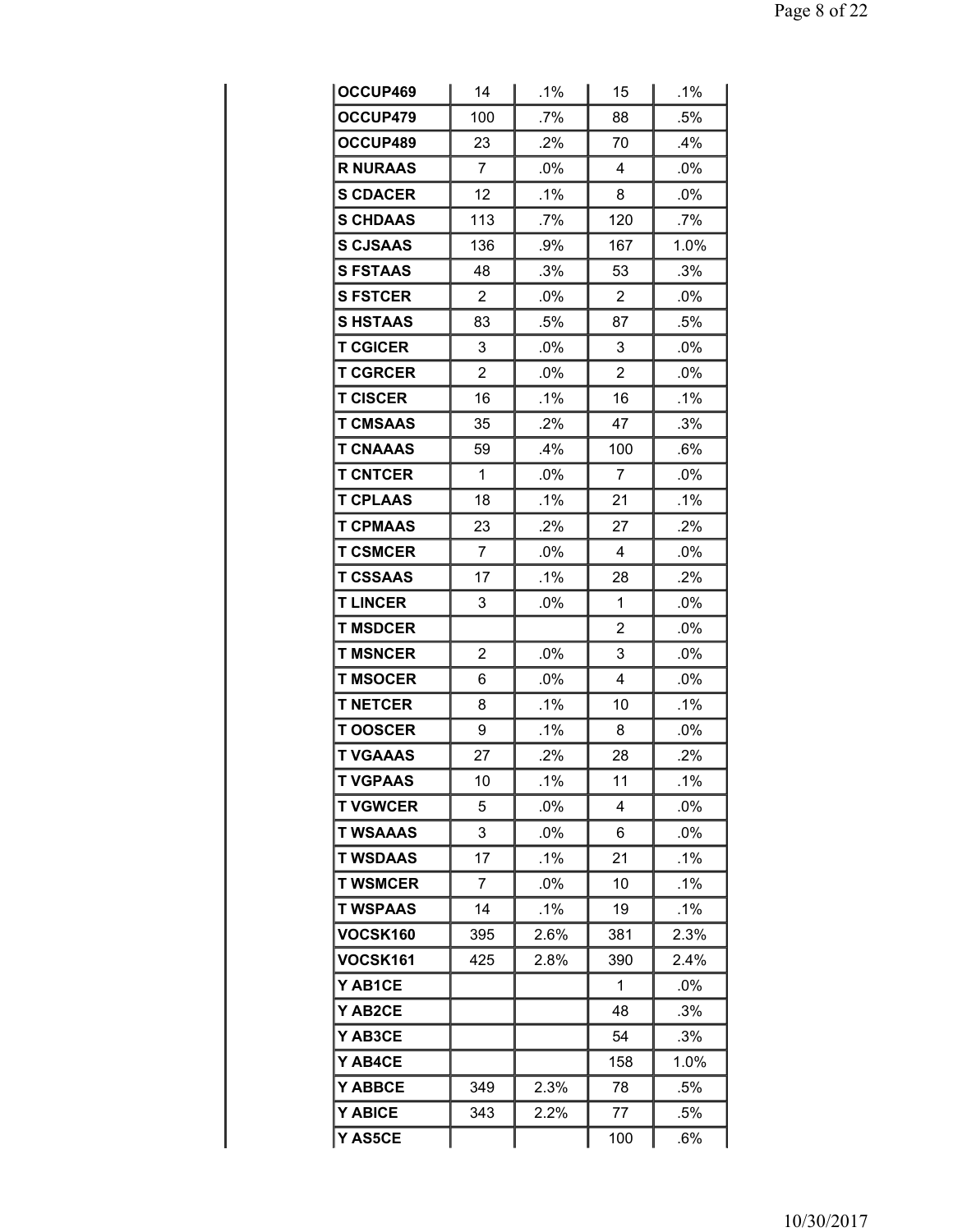|                                                                                                                 | Y AS6CE         |       |        | 278   | $1.7\%$ |  |  |
|-----------------------------------------------------------------------------------------------------------------|-----------------|-------|--------|-------|---------|--|--|
|                                                                                                                 | <b>Y ASACE</b>  | 494   | 3.2%   | 91    | $.6\%$  |  |  |
|                                                                                                                 | Y EL2CE         |       |        | 76    | .5%     |  |  |
|                                                                                                                 | Y EL3CE         |       |        | 24    | $.1\%$  |  |  |
|                                                                                                                 | Y EL4CE         |       |        | 44    | .3%     |  |  |
|                                                                                                                 | <b>Y EL5CE</b>  |       |        | 31    | $.2\%$  |  |  |
|                                                                                                                 | Y EL6CE         |       |        | 29    | $.2\%$  |  |  |
|                                                                                                                 | <b>Y ELACE</b>  | 14    | .1%    | 15    | $.1\%$  |  |  |
|                                                                                                                 | <b>Y ELBCE</b>  | 22    | $.1\%$ | 15    | $.1\%$  |  |  |
|                                                                                                                 | <b>Y ELICE</b>  | 27    | $.2\%$ | 30    | $.2\%$  |  |  |
|                                                                                                                 | <b>Y GSUAGS</b> | 348   | 2.3%   | 432   | 2.6%    |  |  |
| <b>Total</b>                                                                                                    |                 | 15248 | 100.0% | 16497 | 100.0%  |  |  |
| Source:p:\data\iccb\a1\a1fy03.sps<br>Prepared by the Office of Institutional Research and Evaluation; 15 Aug 03 |                 |       |        |       |         |  |  |

**Annual Enrollment (A1) - FY 02 & 03 Demographic Data**

|                       |                                                         | <b>FISCAL YR</b> |        |       |        |
|-----------------------|---------------------------------------------------------|------------------|--------|-------|--------|
|                       |                                                         |                  | 2002   |       | 2003   |
|                       |                                                         | Count            | Col %  | Count | Col %  |
|                       | Under 17                                                | 261              | 1.7%   | 716   | 4.3%   |
|                       | 17-20 yrs old                                           | 5085             | 33.4%  | 5529  | 33.6%  |
|                       | 21-24 yrs old                                           | 3741             | 24.6%  | 4043  | 24.5%  |
| <b>AGE RANGE</b>      | 25-30 yrs old                                           | 1979             | 13.0%  | 2073  | 12.6%  |
|                       | 31-39 yrs old                                           | 1800             | 11.8%  | 1816  | 11.0%  |
|                       | 40-55 yrs old                                           | 1916             | 12.6%  | 1894  | 11.5%  |
|                       | Over 55 yrs old                                         | 430              | 2.8%   | 406   | 2.5%   |
| <b>Total</b>          |                                                         | 15212            | 100.0% | 16477 | 100.0% |
|                       | <b>Asian or Pacific Islander</b>                        | 720              | 4.7%   | 741   | 4.5%   |
|                       | American Indian/Alaskan Native                          | 55               | .4%    | 72    | .4%    |
| <b>ETHNICITY</b>      | <b>Black, Non-Hispanic</b>                              | 1987             | 13.0%  | 2104  | 12.8%  |
|                       | <b>Hispanic</b>                                         | 579              | 3.8%   | 548   | 3.3%   |
|                       | <b>White, Non-Hispanic</b>                              | 11211            | 73.5%  | 12267 | 74.4%  |
|                       | <b>Non-Resident Alien</b>                               | 696              | 4.6%   | 765   | 4.6%   |
| <b>Total</b>          |                                                         | 15248            | 100.0% | 16497 | 100.0% |
| <b>SEX</b>            | <b>Male</b>                                             | 6765             | 44.4%  | 7315  | 44.3%  |
|                       | Female                                                  | 8483             | 55.6%  | 9182  | 55.7%  |
| <b>Total</b>          |                                                         | 15248            | 100.0% | 16497 | 100.0% |
| <b>Current Intent</b> | Prepare for transfer to 4 yr coll                       | 3785             | 24.8%  | 3630  | 22.0%  |
|                       | Improve skills for present job                          | 553              | 3.6%   | 519   | 3.1%   |
|                       | Prepare for future job immediately after<br>attending P | 2255             | 14.8%  | 2263  | 13.7%  |
|                       |                                                         | 212              | 1.4%   | 123   | .7%    |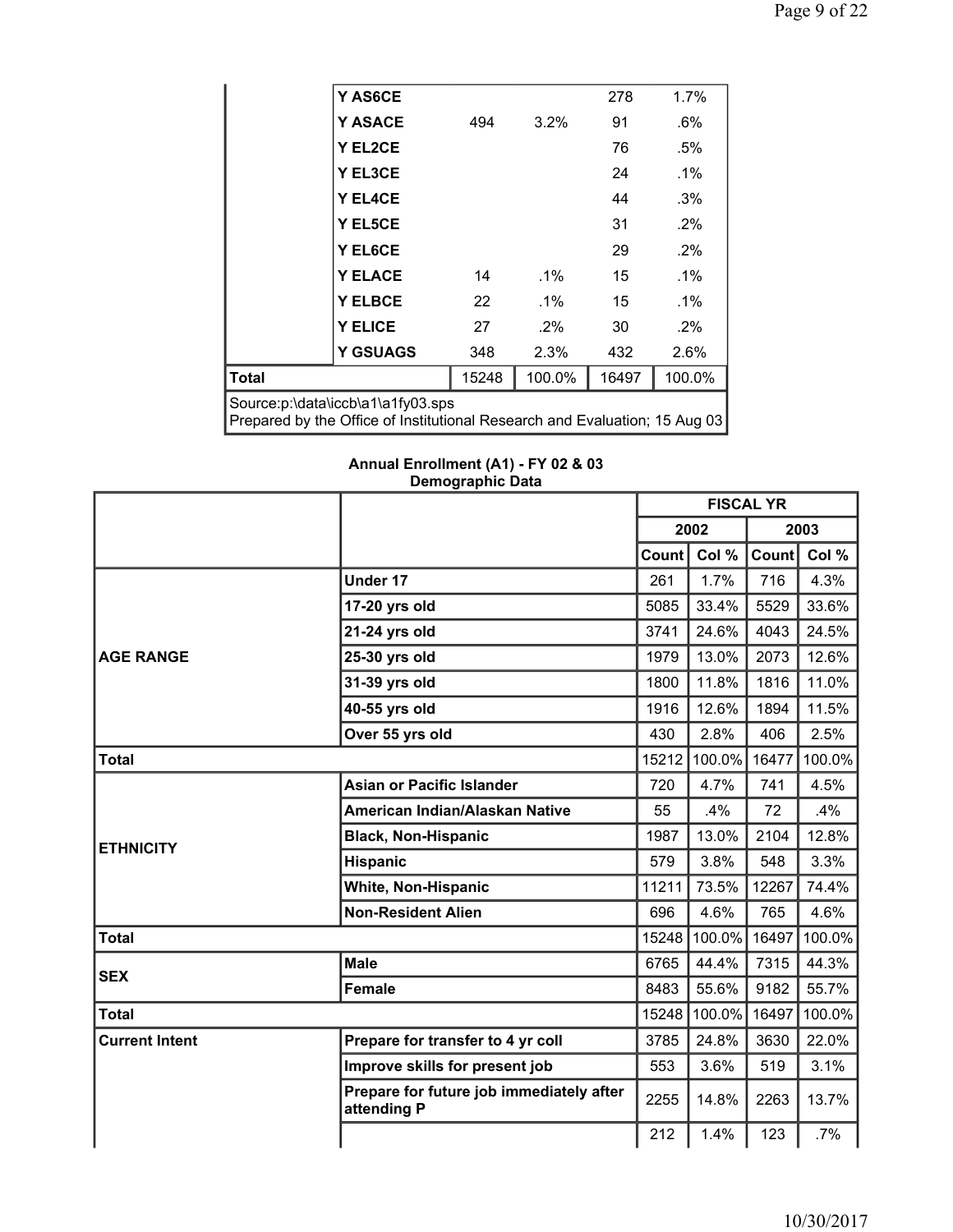|                                     | Prepare for GED or improve basic<br>academic skills |              |              |                |        |
|-------------------------------------|-----------------------------------------------------|--------------|--------------|----------------|--------|
|                                     | Personal interest - not career oriented             | 694          | 4.6%         | 525            | 3.2%   |
|                                     | <b>Unknown/Other</b>                                | 7749         | 50.8%        | 9437           | 57.2%  |
| <b>Total</b>                        |                                                     | 15248        | 100.0%       | 16497          | 100.0% |
|                                     | Complete one or several courses                     | 7197         | 47.2%        | 7808           | 47.3%  |
| <b>ENROLLMENT OBJECTIVE</b>         | <b>Complete a Certificate</b>                       | 463          | 3.0%         | 536            | 3.2%   |
|                                     | <b>Complete an Associate degree</b>                 | 7588         | 49.8%        | 8153           | 49.4%  |
| <b>Total</b>                        |                                                     | 15248        | 100.0%       | 16497          | 100.0% |
|                                     | Not applicable                                      | 8624         | 56.6%        | 9245           | 56.0%  |
| <b>DISADVANTAGED STATUS</b>         | <b>Economically disadvantaged</b>                   | 1194         | 7.8%         | 1240           | 7.5%   |
|                                     | <b>Academically disadvantaged</b>                   | 3491         | 22.9%        | 3813           | 23.1%  |
|                                     | Both Econ & Acad disadvantaged                      | 1939         | 12.7%        | 2199           | 13.3%  |
| <b>Total</b>                        |                                                     | 15248        | 100.0%       | 16497          | 100.0% |
| <b>LTD-ENG PROFICIENCY</b>          | Not applicable                                      | 14593        | 95.7%        | 16054          | 97.3%  |
|                                     | Limited-English-Proficient                          | 655          | 4.3%         | 443            | 2.7%   |
| <b>Total</b>                        |                                                     | 15248        | 100.0%       | 16497          | 100.0% |
| <b>DISABILITY STATUS</b>            | Not applicable                                      | 14813        | 97.1%        | 16017          | 97.1%  |
|                                     | <b>Disability Student</b>                           | 435          | 2.9%         | 480            | 2.9%   |
| <b>Total</b>                        |                                                     | 15248        | 100.0%       | 16497          | 100.0% |
| <b>Signed Declaration of Intent</b> | <b>No</b>                                           | 2128         | 14.0%        | 4019           | 24.4%  |
|                                     | Yes                                                 | 13120        | 86.0%        | 12478          | 75.6%  |
| <b>Total</b>                        |                                                     | 15248        | 100.0%       | 16497          | 100.0% |
|                                     | <b>Not Applicable</b>                               | 14813        | 97.1%        | 16017          | 97.1%  |
| <b>SPEC SUPPORT/DISABILITIES</b>    | No support                                          | 253          | 1.7%         | 251            | 1.5%   |
|                                     | <b>Sup Services/Perkins II Funds</b>                | 63           | .4%          | 71             | .4%    |
|                                     | <b>Sup Services/Other Sources</b>                   | 119          | .8%          | 158            | 1.0%   |
| <b>Total</b>                        |                                                     | 15248        | 100.0% 16497 |                | 100.0% |
|                                     | <b>Not Applicable</b>                               | 8624         | 56.6%        | 9245           | 56.0%  |
| <b>SPEC</b>                         | No support                                          | 5241         | 34.4%        | 5472           | 33.2%  |
| SUPPORT/DISADVANTAGED               | <b>Sup Services/Perkins II Funds</b>                | 1284         | 8.4%         | 1656           | 10.0%  |
|                                     | <b>Sup Services/Other Sources</b>                   | 99           | .6%          | 124            | $.8\%$ |
| <b>Total</b>                        |                                                     | 15248        | 100.0%       | 16497          | 100.0% |
|                                     | <b>Not Applicable</b>                               | 14593        | 95.7%        | 16054          | 97.3%  |
| <b>SPEC SUP/LTD ENG PROF</b>        | No support                                          | 636          | 4.2%         | 441            | 2.7%   |
|                                     | <b>Sup Services/Perkins II Funds</b>                | 19           | .1%          | $\overline{2}$ | $.0\%$ |
| <b>Total</b>                        |                                                     | 15248        | 100.0%       | 16497          | 100.0% |
| <b>JTPA PARTICIPANT</b>             | <b>All Other</b>                                    | 15248        | 100.0%       | 16497          | 100.0% |
| <b>Total</b>                        |                                                     | 15248        | 100.0%       | 16497          | 100.0% |
| <b>OCCUPATIONAL-ABE/ASE</b>         |                                                     | 15063        | 98.8%        | 16253          | 98.5%  |
|                                     | <b>Agricultural Business</b>                        |              |              | $\mathbf{1}$   | $.0\%$ |
|                                     | <b>Personal &amp; Misc Servcs</b>                   | $\mathbf{1}$ | .0%          |                |        |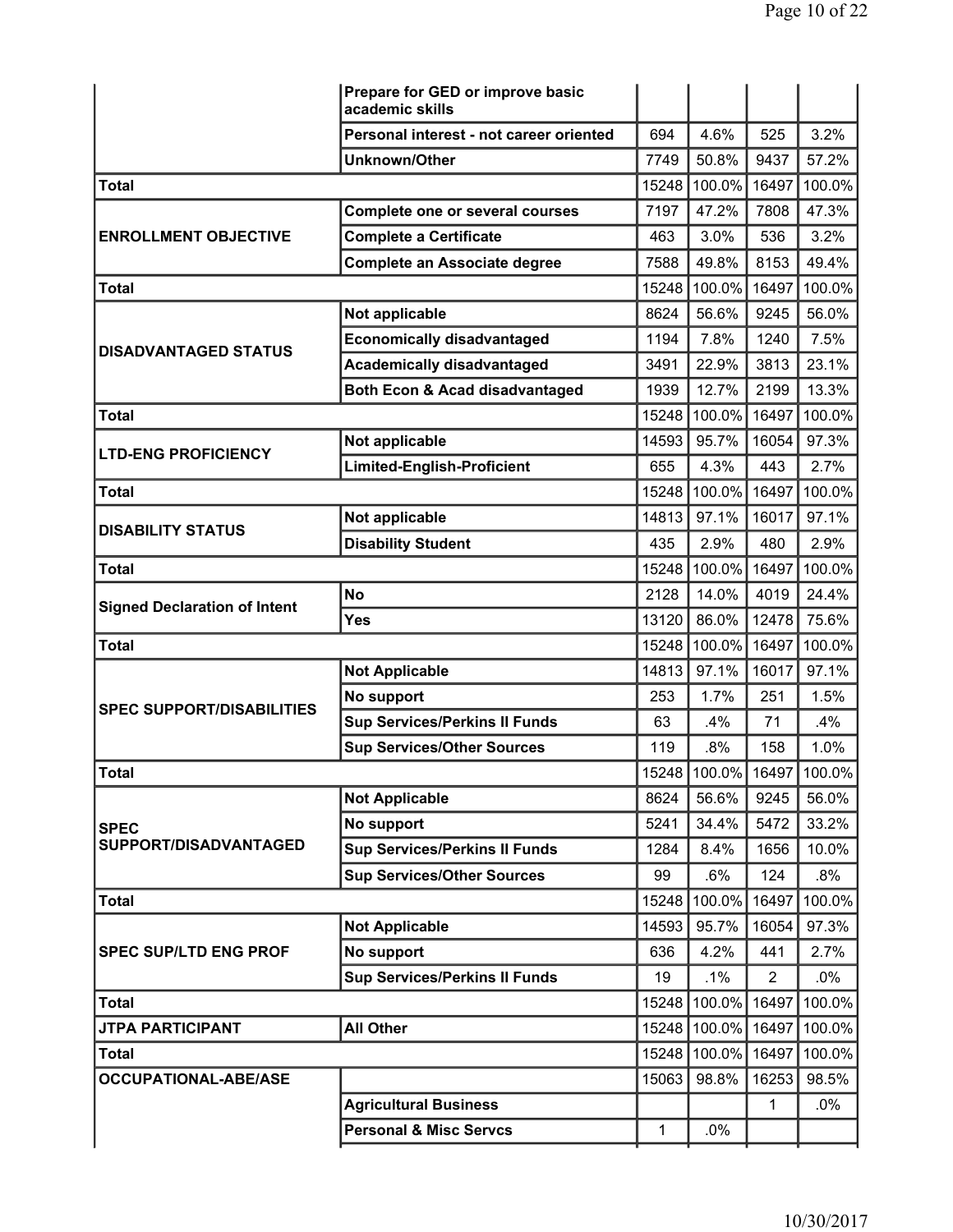|                                   | <b>Bus Mngmnt/Admin Services</b>                                           | 184   | 1.2%   | 243   | 1.5%   |
|-----------------------------------|----------------------------------------------------------------------------|-------|--------|-------|--------|
| Total                             |                                                                            | 15248 | 100.0% | 16497 | 100.0% |
|                                   | <b>Associates Degree</b>                                                   | 589   | 3.9%   | 557   | 3.4%   |
|                                   | <b>Bachelor Degree</b>                                                     | 1038  | 6.8%   | 969   | 5.9%   |
|                                   | <b>Certificate</b>                                                         | 243   | 1.6%   | 270   | 1.6%   |
|                                   | <b>Doctoral Degree</b>                                                     | 65    | .4%    | 60    | .4%    |
|                                   | <b>GED</b>                                                                 | 641   | 4.2%   | 707   | 4.3%   |
|                                   | <b>High Schl Diploma</b>                                                   | 9895  | 64.9%  | 10205 | 61.9%  |
| <b>HIGHEST DEG PREV EARNED</b>    | <b>Masters Degree</b>                                                      | 351   | 2.3%   | 303   | 1.8%   |
|                                   | <b>None</b>                                                                | 860   | 5.6%   | 1149  | 7.0%   |
|                                   | <b>Other</b>                                                               | 341   | 2.2%   | 382   | 2.3%   |
|                                   | <b>1st Professional Degree</b>                                             | 15    | .1%    | 22    | $.1\%$ |
|                                   | Some college                                                               | 93    | $.6\%$ | 306   | 1.9%   |
|                                   | <b>Unknown</b>                                                             | 1117  | 7.3%   | 1567  | 9.5%   |
| <b>Total</b>                      |                                                                            | 15248 | 100.0% | 16497 | 100.0% |
|                                   | Not a Voucher Recipient/NA                                                 | 15130 | 99.2%  | 16339 | 99.0%  |
| <b>WIA Voucher Recipient</b>      | <b>ITA/Voucher Payment Received</b>                                        | 118   | .8%    | 158   | 1.0%   |
| <b>Total</b>                      |                                                                            | 15248 | 100.0% | 16497 | 100.0% |
|                                   | Not a Veteran                                                              | 14862 | 97.5%  | 16128 | 97.8%  |
| <b>Veteran Status</b>             | Veteran                                                                    | 386   | 2.5%   | 369   | 2.2%   |
| <b>Total</b>                      |                                                                            | 15248 | 100.0% | 16497 | 100.0% |
| Source:p:\data\iccb\a1\a1fy03.sps | Prepared by the Office of Institutional Research and Evaluation; 15 Aug 03 |       |        |       |        |

## **Annual Enrollment (A1) - FY 02 & 03 Degree Completion Data**

|                                      |                                  | <b>FISCAL YR</b> |              |       |        |
|--------------------------------------|----------------------------------|------------------|--------------|-------|--------|
|                                      |                                  |                  | 2002<br>2003 |       |        |
|                                      |                                  | Count            | Col %        | Count | Col %  |
|                                      | DID NOT complete a program       | 13967            | 91.6%        | 15014 | 91.0%  |
| <b>TYPE OF COMPLETION</b>            | <b>Graduate completer</b>        | 805              | 5.3%         | 1045  | 6.3%   |
|                                      | <b>GED completer</b>             | 149              | 1.0%         | 114   | .7%    |
|                                      | <b>Other ABE/ESL Advancement</b> | 327              | 2.1%         | 324   | 2.0%   |
| <b>Total</b>                         |                                  | 15248            | 100.0%       | 16497 | 100.0% |
|                                      | Did Not Complete a Curriculum    | 13967            | 91.6%        | 15014 | 91.0%  |
| Term Graduated 1st Curriculum        | <b>Summer Term</b>               | 221              | 1.4%         | 228   | 1.4%   |
|                                      | <b>Fall Term</b>                 | 601              | 3.9%         | 620   | 3.8%   |
|                                      | <b>Spring Term</b>               | 459              | 3.0%         | 635   | 3.8%   |
| Total                                |                                  | 15248            | 100.0%       | 16497 | 100.0% |
| <b>Term Graduated 2nd Curriculum</b> | Did Not Complete a Curriculum    | 15232            | 99.9%        | 16467 | 99.8%  |
|                                      | <b>Summer Term</b>               |                  |              | 5     | $.0\%$ |
|                                      | <b>Fall Term</b>                 | 2                | .0%          | 8     | $.0\%$ |
|                                      | <b>Spring Term</b>               | 14               | .1%          | 17    | $.1\%$ |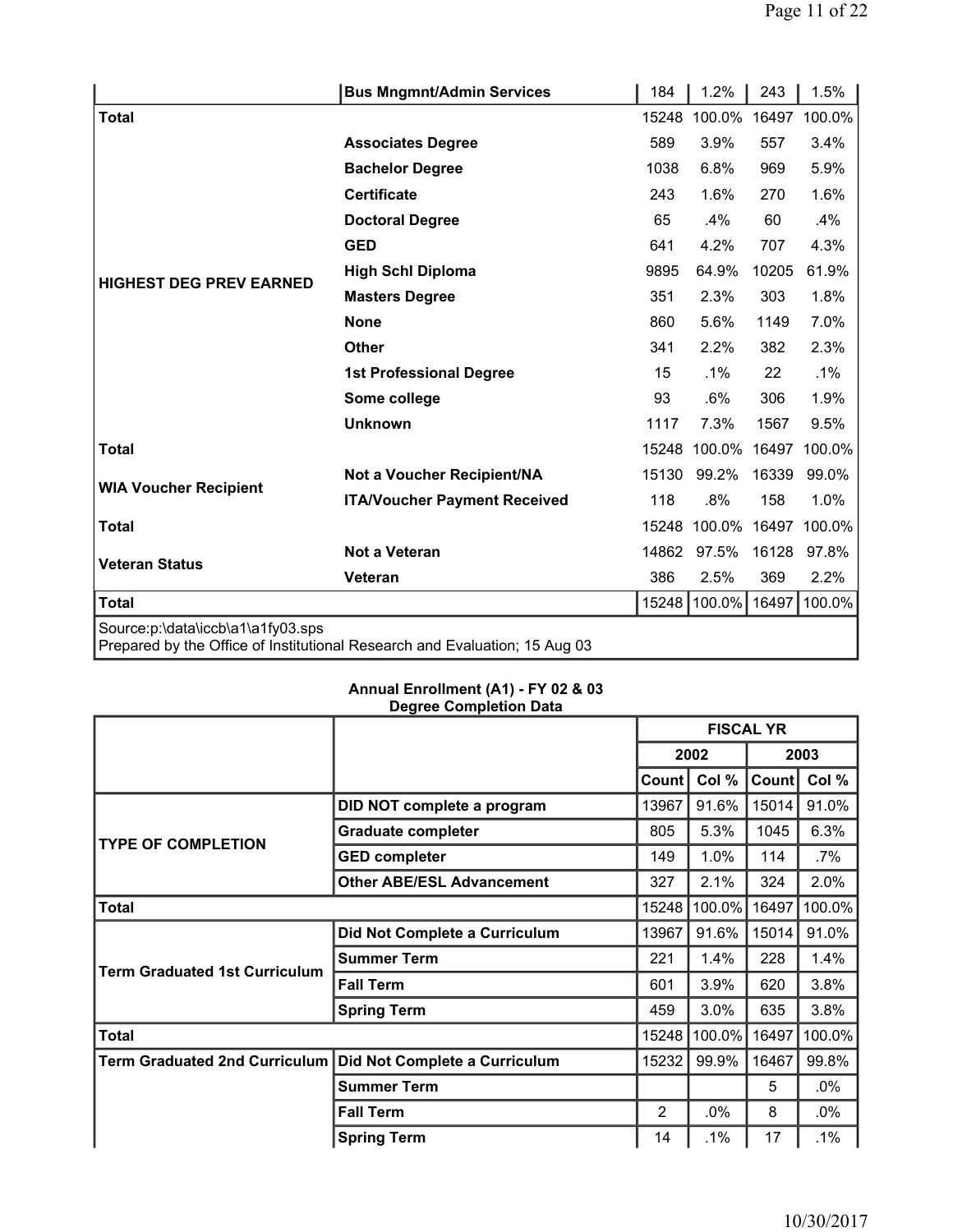| Total                         |                               |                | 15248 100.0% 16497 100.0% |                         |        |
|-------------------------------|-------------------------------|----------------|---------------------------|-------------------------|--------|
|                               | Did Not Complete a Curriculum |                | 15247 100.0%              | 16496                   | 100.0% |
| Term Graduated 3rd Curriculum | <b>Summer Term</b>            |                |                           | $\mathbf{1}$            | .0%    |
|                               | <b>Fall Term</b>              | 1              | .0%                       |                         |        |
| <b>Total</b>                  |                               | 15248          | 100.0%                    | 16497                   | 100.0% |
| <b>PRIMARY PROGRAM</b>        |                               | 13967          | 91.6%                     | 15014                   | 91.0%  |
| <b>COMPLETED</b>              | <b>B ABLAAS</b>               | 2              | .0%                       | $\overline{2}$          | .0%    |
|                               | <b>B ABMAAS</b>               | 11             | .1%                       | 6                       | .0%    |
|                               | <b>B ABTAAS</b>               | 1              | .0%                       | 1                       | .0%    |
|                               | <b>B ACCAAS</b>               | 10             | .1%                       | 16                      | .1%    |
|                               | <b>B ACCCER</b>               | 4              | .0%                       | 3                       | .0%    |
|                               | <b>B BNKAAS</b>               |                |                           | 1                       | .0%    |
|                               | <b>B CMSAAS</b>               | 13             | .1%                       | 6                       | .0%    |
|                               | <b>B CPLAAS</b>               | $\overline{4}$ | .0%                       | $\mathbf{3}$            | .0%    |
|                               | <b>B CPMAAS</b>               | $\overline{7}$ | .0%                       | $\overline{2}$          | .0%    |
|                               | <b>B CSSAAS</b>               | 1              | .0%                       | $\overline{2}$          | .0%    |
|                               | <b>B EQMAAS</b>               | $\mathbf{1}$   | .0%                       | 1                       | .0%    |
|                               | <b>B EQMCER</b>               | 1              | .0%                       | $\mathbf{1}$            | .0%    |
|                               | <b>B GISAAS</b>               |                |                           | 1                       | .0%    |
|                               | <b>B HIHAAS</b>               |                |                           | 5                       | .0%    |
|                               | <b>B HIMCER</b>               | 1              | .0%                       |                         |        |
|                               | <b>B HIRAAS</b>               | 3              | .0%                       | 4                       | .0%    |
|                               | <b>B INDCER</b>               | 4              | .0%                       | 1                       | .0%    |
|                               | <b>BIPRCER</b>                | $\overline{2}$ | .0%                       | 8                       | .0%    |
|                               | <b>B MGTAAS</b>               | 22             | .1%                       | 24                      | $.1\%$ |
|                               | <b>B MKTAAS</b>               | 3              | .0%                       | 5                       | .0%    |
|                               | <b>B OCAAAS</b>               | 14             | .1%                       | 7                       | .0%    |
|                               | <b>B OCIAAS</b>               | 1              | .0%                       |                         |        |
|                               | <b>B OCPCER</b>               |                |                           | $\mathbf{1}$            | .0%    |
|                               | <b>B OCTCER</b>               | $\overline{2}$ | .0%                       | $\overline{\mathbf{4}}$ | $.0\%$ |
|                               | <b>B TRACER</b>               | 3              | $.0\%$                    | 1                       | $.0\%$ |
|                               | <b>C TFLCER</b>               | 8              | $.1\%$                    | 5                       | $.0\%$ |
|                               | <b>C TFOCER</b>               |                |                           | 4                       | $.0\%$ |
|                               | <b>E ACRAAS</b>               |                |                           | $\overline{2}$          | $.0\%$ |
|                               | <b>E ACRCER</b>               | 1              | .0%                       | 1                       | $.0\%$ |
|                               | <b>E AFTAAS</b>               | $\overline{7}$ | $.0\%$                    | $\overline{7}$          | $.0\%$ |
|                               | <b>E AUSCER</b>               |                |                           | $\overline{2}$          | .0%    |
|                               | <b>E AUTAAS</b>               | 6              | $.0\%$                    | 1                       | $.0\%$ |
|                               | <b>E BCRCER</b>               | 3              | $.0\%$                    | 3                       | .0%    |
|                               | <b>E BIMAAS</b>               | 1              | $.0\%$                    |                         |        |
|                               | <b>E BRLCER</b>               |                |                           | 6                       | $.0\%$ |
|                               |                               |                |                           |                         |        |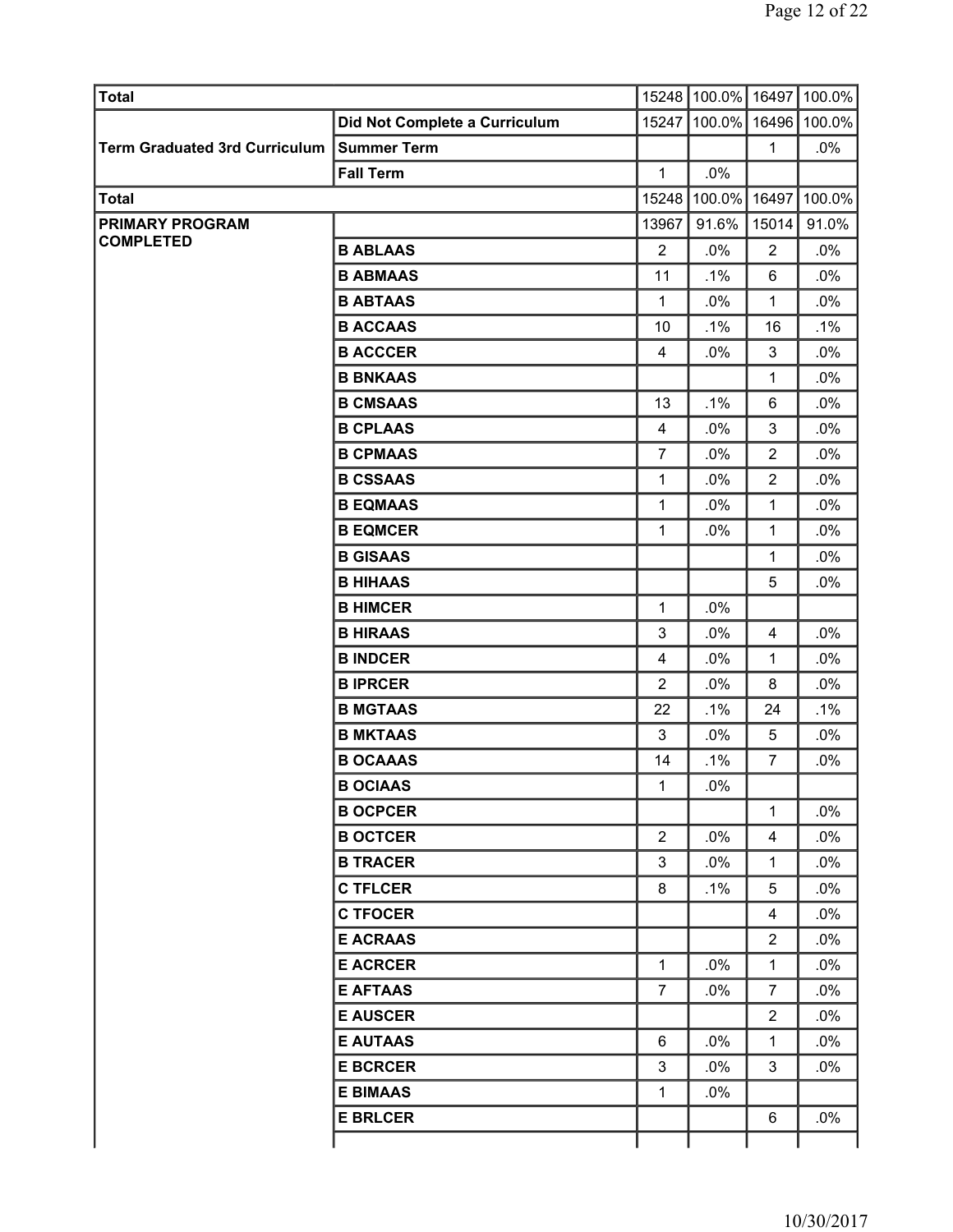| <b>E CDBAAS</b> |                |        | 1            | .0%    |
|-----------------|----------------|--------|--------------|--------|
| <b>E CDMAAS</b> | 6              | .0%    | 8            | .0%    |
| <b>E CDSAAS</b> |                |        | $\mathbf{1}$ | .0%    |
| <b>E CIVCER</b> | 5              | .0%    | 3            | .0%    |
| <b>E CMDCER</b> | 2              | .0%    | 2            | .0%    |
| <b>E ECSAAS</b> | 3              | .0%    | 4            | .0%    |
| <b>E ELPCER</b> | 9              | .1%    | 16           | .1%    |
| <b>E ELTAAS</b> | 1              | .0%    | 1            | .0%    |
| <b>E ENOCER</b> | 1              | .0%    | 5            | .0%    |
| <b>E ENSAES</b> | 14             | $.1\%$ | 15           | .1%    |
| <b>E MFGAAS</b> | 5              | .0%    | 7            | .0%    |
| <b>E MFTCER</b> |                |        | 1            | .0%    |
| <b>E MPECER</b> | 1              | .0%    |              |        |
| <b>E MTMCER</b> | 1              | .0%    |              |        |
| <b>E PETAAS</b> | 2              | .0%    | 11           | .1%    |
| <b>F AADAFA</b> | 6              | .0%    | 6            | .0%    |
| <b>F AAEAFA</b> | 1              | .0%    | $\mathbf{1}$ | .0%    |
| <b>F GDSAAS</b> | $\mathbf{1}$   | .0%    | 1            | .0%    |
| <b>F GDWAAS</b> |                |        | 1            | .0%    |
| <b>F MCBAAS</b> | 5              | .0%    | 2            | .0%    |
| <b>F MCDAAS</b> | 8              | $.1\%$ | 4            | $.0\%$ |
| <b>F MSEAFA</b> | $\overline{2}$ | .0%    | 1            | .0%    |
| <b>F MSPAFA</b> | 1              | $.0\%$ | 3            | .0%    |
| <b>G DHGAAS</b> | 28             | .2%    | 33           | .2%    |
| <b>G EMACER</b> |                |        | 33           | .2%    |
| <b>G NASCER</b> |                |        | 124          | .8%    |
| <b>G NURAAS</b> | 35             | .2%    | 30           | .2%    |
| <b>G OTAAAS</b> | 11             | .1%    | 15           | .1%    |
| <b>G RTTAAS</b> | 11             | $.1\%$ | 7            | .0%    |
| <b>G SURAAS</b> | $\mathbf{2}$   | $.0\%$ | 8            | .0%    |
| <b>G SURCER</b> | 6              | $.0\%$ | 2            | $.0\%$ |
| <b>G VTTAAS</b> | 29             | $.2\%$ | 28           | .2%    |
| <b>G XRAAAS</b> | 12             | .1%    | 13           | $.1\%$ |
| <b>H GAAAA</b>  | 174            | 1.1%   | 168          | 1.0%   |
| <b>M CISCER</b> |                |        | 1            | $.0\%$ |
| <b>M CNAAAS</b> | 5              | .0%    | 5            | $.0\%$ |
| <b>MOOSCER</b>  | $\overline{2}$ | .0%    |              |        |
| <b>M VGAAAS</b> |                |        | 2            | .0%    |
| <b>M VGPAAS</b> |                |        | 1            | $.0\%$ |
| <b>M WSAAAS</b> | 1              | .0%    | 1            | $.0\%$ |
| <b>M WSDAAS</b> | $\overline{2}$ | .0%    | 1            | .0%    |
| <b>M WSMCER</b> | 3              | .0%    |              |        |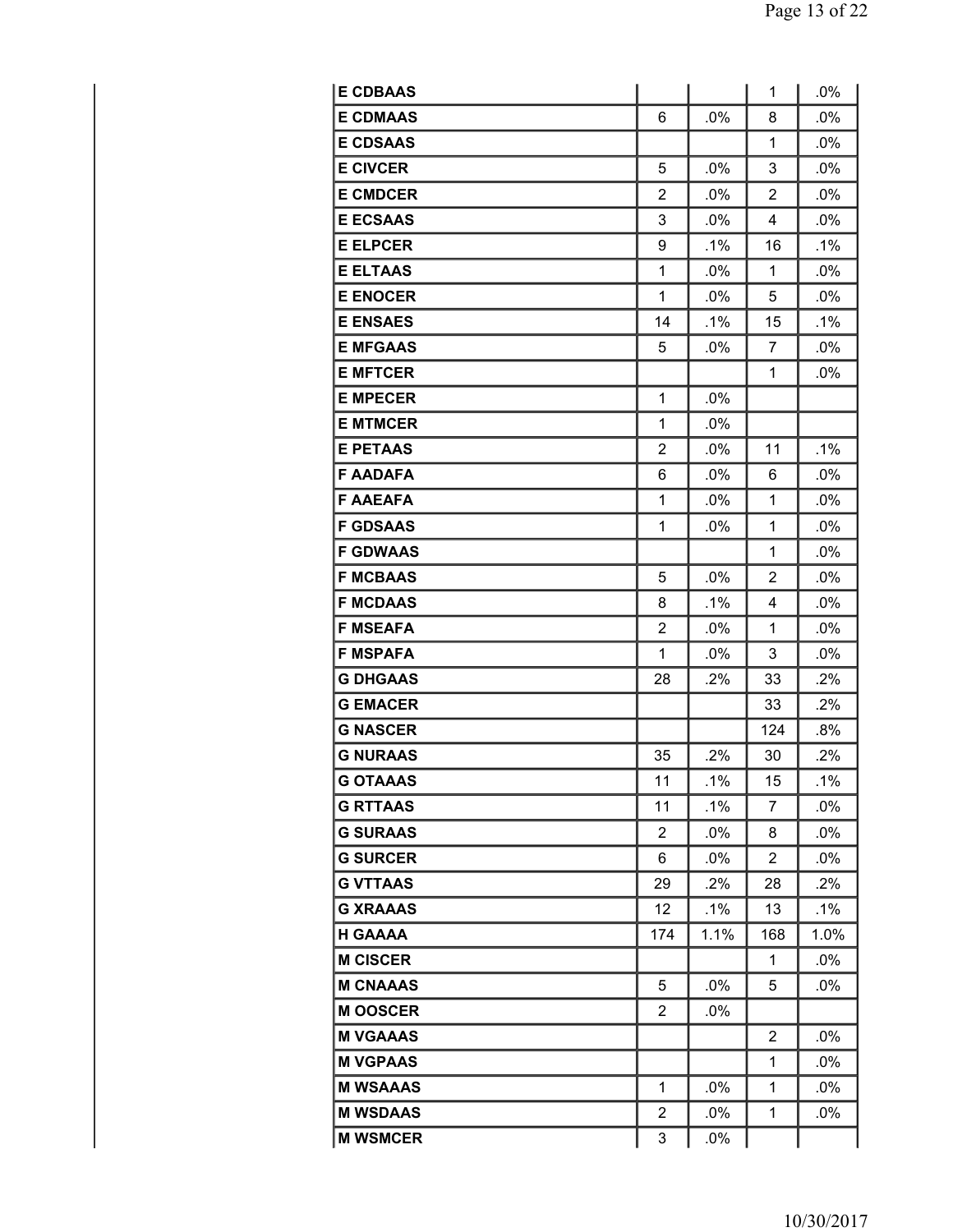|                           | <b>M WSPAAS</b>         | $\overline{2}$ | .0%    | $\overline{2}$ | $.0\%$ |
|---------------------------|-------------------------|----------------|--------|----------------|--------|
|                           | <b>N ASGAS</b>          | 195            | 1.3%   | 250            | 1.5%   |
|                           | <b>R NURAAS</b>         | $\mathbf{1}$   | .0%    | $\mathfrak{S}$ | $.0\%$ |
|                           | <b>S CDACER</b>         | 4              | $.0\%$ |                |        |
|                           | <b>S CHDAAS</b>         | 9              | .1%    | 5              | .0%    |
|                           | <b>S CJSAAS</b>         | 11             | .1%    | 15             | $.1\%$ |
|                           | <b>S FSTAAS</b>         | $\overline{4}$ | .0%    | 5              | $.0\%$ |
|                           | <b>SHSTAAS</b>          | $\overline{2}$ | .0%    | 3              | $.0\%$ |
|                           | <b>T CGICER</b>         | $\overline{2}$ | .0%    | $\overline{2}$ | $.0\%$ |
|                           | <b>T CGRCER</b>         | $\mathbf{1}$   | $.0\%$ |                |        |
|                           | <b>T CISCER</b>         | $\mathbf{1}$   | .0%    | $\mathbf{1}$   | $.0\%$ |
|                           | <b>T CMSAAS</b>         |                |        | 5              | $.0\%$ |
|                           | <b>T CNAAAS</b>         | $\overline{2}$ | $.0\%$ | $\mathbf{1}$   | $.0\%$ |
|                           | <b>T CNTCER</b>         |                |        | $\mathbf{1}$   | $.0\%$ |
|                           | <b>T CPLAAS</b>         |                |        | $\mathbf{1}$   | $.0\%$ |
|                           | <b>T CPMAAS</b>         | 3              | .0%    | $\overline{7}$ | $.0\%$ |
|                           | <b>T CSMCER</b>         |                |        | $\mathbf 1$    | $.0\%$ |
|                           | <b>T CSSAAS</b>         | 3              | .0%    | 3              | $.0\%$ |
|                           | <b>T NETCER</b>         | $\overline{2}$ | .0%    | 3              | $.0\%$ |
|                           | <b>TOOSCER</b>          | 4              | .0%    | $\overline{2}$ | $.0\%$ |
|                           | <b>T VGWCER</b>         | $\mathbf{1}$   | $.0\%$ | $\mathbf{1}$   | $.0\%$ |
|                           | <b>T WSMCER</b>         | $\mathbf{1}$   | .0%    | $\overline{2}$ | $.0\%$ |
|                           | Y AB1CE                 |                |        | $\mathbf{1}$   | $.0\%$ |
|                           | Y AB2CE                 |                |        | 5              | $.0\%$ |
|                           | Y AB3CE                 |                |        | 39             | .2%    |
|                           | Y AB4CE                 |                |        | 103            | $.6\%$ |
|                           | Y ABBCE                 | 53             | .3%    | $\overline{2}$ | $.0\%$ |
|                           | Y ABICE                 | 112            | .7%    | $\overline{2}$ | .0%    |
|                           | Y AS5CE                 |                |        | 14             | $.1\%$ |
|                           | Y AS6CE                 |                |        | 114            | .7%    |
|                           | Y ASACE                 | 149            | 1.0%   |                |        |
|                           | Y EL2CE                 |                |        | 100            | $.6\%$ |
|                           | Y EL3CE                 |                |        | $\mathbf{1}$   | $.0\%$ |
|                           | Y EL4CE                 |                |        | 53             | .3%    |
|                           | Y EL5CE                 |                |        | $\mathbf{1}$   | $.0\%$ |
|                           | <b>Y ELACE</b>          |                |        | $\mathbf{1}$   | $.0\%$ |
|                           | <b>Y ELBCE</b>          | 111            | .7%    | $\overline{2}$ | $.0\%$ |
|                           | <b>Y ELICE</b>          | 51             | .3%    |                |        |
|                           | <b>Y GSUAGS</b>         | 26             | .2%    | 30             | .2%    |
| <b>Total</b>              |                         | 15248          | 100.0% | 16497          | 100.0% |
| <b>PCS/1st Curriculum</b> | Gen Assoc/AGS, ALS, AGS | 26             | 2.0%   | 30             | 2.6%   |
|                           |                         |                |        |                |        |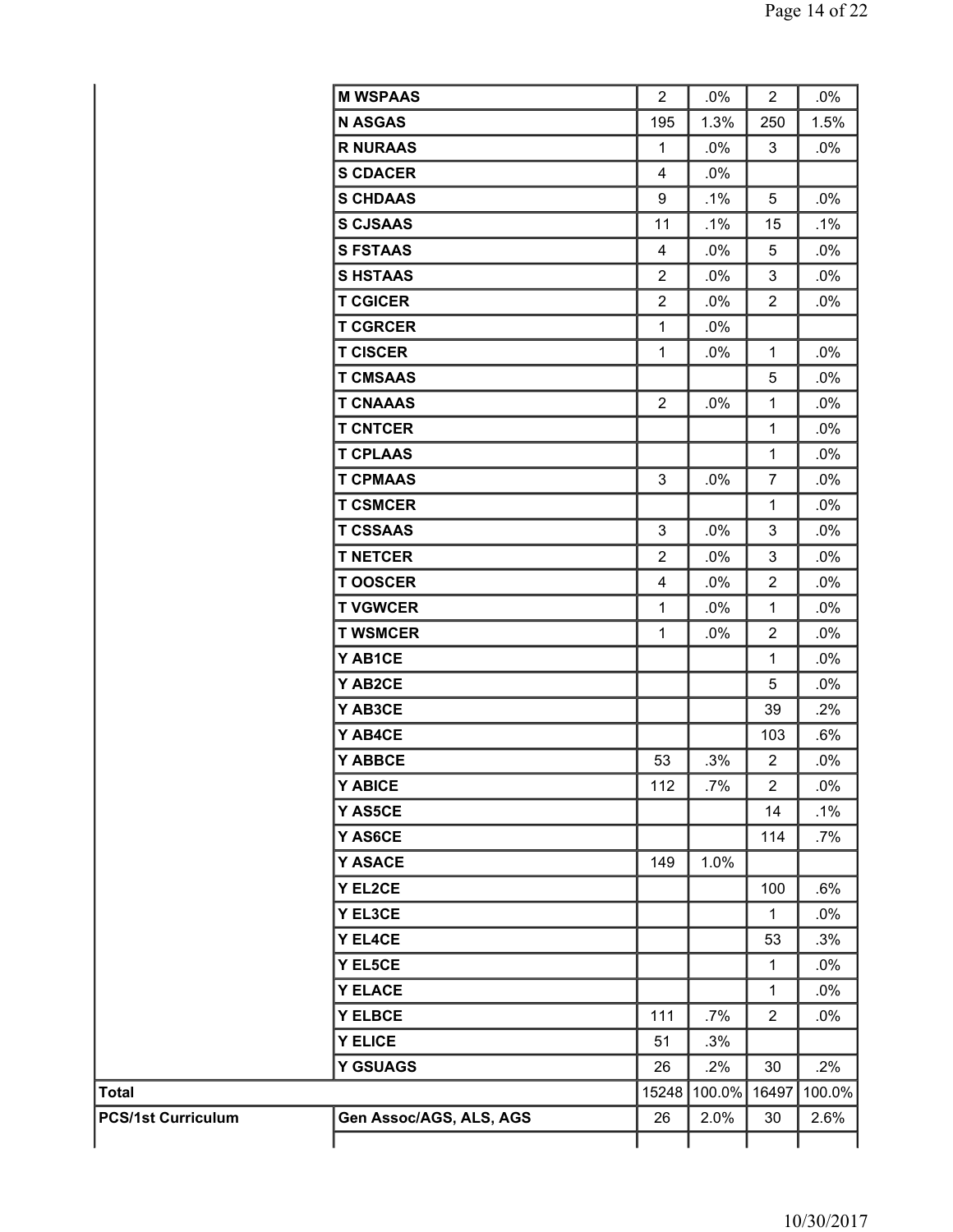|                           | Bac Transfer/AA, AS                                    | 393            | 30.7%  | 444            | 37.9%  |
|---------------------------|--------------------------------------------------------|----------------|--------|----------------|--------|
|                           | Occup/Technical                                        | 386            | 30.1%  | 571            | 48.7%  |
|                           | <b>Adult Basic Education</b>                           | 165            | 12.9%  |                |        |
|                           | <b>Adult Secondary Education</b>                       | 149            | 11.6%  | 128            | 10.9%  |
|                           | <b>ESL-Adult Ed</b>                                    | 162            | 12.6%  |                |        |
| <b>Total</b>              |                                                        | 1281           | 100.0% | 1173           | 100.0% |
| <b>CIP/1st Curriculum</b> | <b>Agric Bus &amp; Mngment, General</b>                | 11             | .9%    | 6              | .5%    |
|                           | <b>Ag Mechanization</b>                                | $\mathbf{1}$   | .1%    | $\overline{2}$ | .2%    |
|                           | <b>Agric Animal Husbndry &amp; Prod Mgt</b>            | $\overline{2}$ | .2%    | $\overline{2}$ | .2%    |
|                           | <b>Landscaping Operations and</b><br><b>Management</b> | $\overline{2}$ | $.2\%$ | $\overline{2}$ | .2%    |
|                           | <b>General Selling Skills &amp; Sales Op</b>           | 3              | .2%    | 5              | .4%    |
|                           | <b>Travel Serv Marktg Operations</b>                   | 3              | .2%    | 1              | $.1\%$ |
|                           | <b>Radio &amp; TV Broadcasting</b>                     | 5              | .4%    | $\overline{2}$ | .2%    |
|                           | Food & Bevrg/Restrnt Op Mgr                            | 3              | .2%    | 4              | .3%    |
|                           | <b>Art Teacher Education</b>                           | $\mathbf{1}$   | $.1\%$ | 1              | .1%    |
|                           | <b>Music Education - AFA</b>                           | $\overline{2}$ | $.2\%$ | $\mathbf{1}$   | .1%    |
|                           | <b>Teaching English as a Second Language</b>           | 8              | .6%    | 9              | .8%    |
|                           | <b>Engineering Science</b>                             | 14             | 1.1%   | 15             | 1.3%   |
|                           | <b>Elctrcl, Elctronic &amp; Comm Eng Tech</b>          | $\mathbf{1}$   | .1%    | 1              | .1%    |
|                           | <b>Biomedical EquipmentTech</b>                        | $\mathbf{1}$   | .1%    |                |        |
|                           | <b>Computer Maintenance Tech</b>                       | 4              | .3%    | 4              | .3%    |
|                           | <b>Manufacturing Technology</b>                        | 5              | .4%    | 8              | .7%    |
|                           | <b>Computer-aided Design</b>                           | 5              | .4%    | 3              | .3%    |
|                           | <b>Surveying</b>                                       |                |        | 1              | .1%    |
|                           | <b>Child Care Provider/Asst</b>                        | 13             | 1.0%   | 5              | .4%    |
|                           | <b>Curric desig for AA &amp; AA&amp;S</b>              | 174            | 13.6%  | 168            | 14.3%  |
|                           | <b>Curric desig for AGS AGE &amp; ALS</b>              | 26             | 2.0%   | 30             | 2.6%   |
|                           | <b>Biol &amp; Physical Sciences</b>                    | 195            | 15.2%  | 250            | 21.3%  |
|                           | Low Intermediate ABE                                   | 53             | 4.1%   |                |        |
|                           | <b>High Intermediate ABE</b>                           | 112            | 8.7%   |                |        |
|                           | <b>Low ASE</b>                                         |                |        | 14             | 1.2%   |
|                           | <b>High ASE</b>                                        | 149            | 11.6%  | 114            | 9.7%   |
|                           | <b>Beginning ESL/Ad ed</b>                             | 111            | 8.7%   |                |        |
|                           | High Intermediate ESL/Adult ed                         | 51             | 4.0%   |                |        |
|                           | <b>Law Enforcmnt/Police Science</b>                    | 11             | .9%    | 15             | 1.3%   |
|                           | <b>Fire Protect &amp; Safety Tech</b>                  | 4              | .3%    | 5              | .4%    |
|                           | <b>Human Services</b>                                  | $\overline{2}$ | .2%    | 3              | .3%    |
|                           | <b>Bldg/Property Maintenance Mgr</b>                   | 3              | .2%    | 3              | .3%    |
|                           | <b>Construction Trades</b>                             | 6              | .5%    | 9              | .8%    |
|                           | <b>Indust Elctronics Install &amp; Repair</b>          | 9              | .7%    | 16             | 1.4%   |
|                           | <b>Automotive Collision Repair Tech</b>                | $\mathbf{1}$   | .1%    | 3              | .3%    |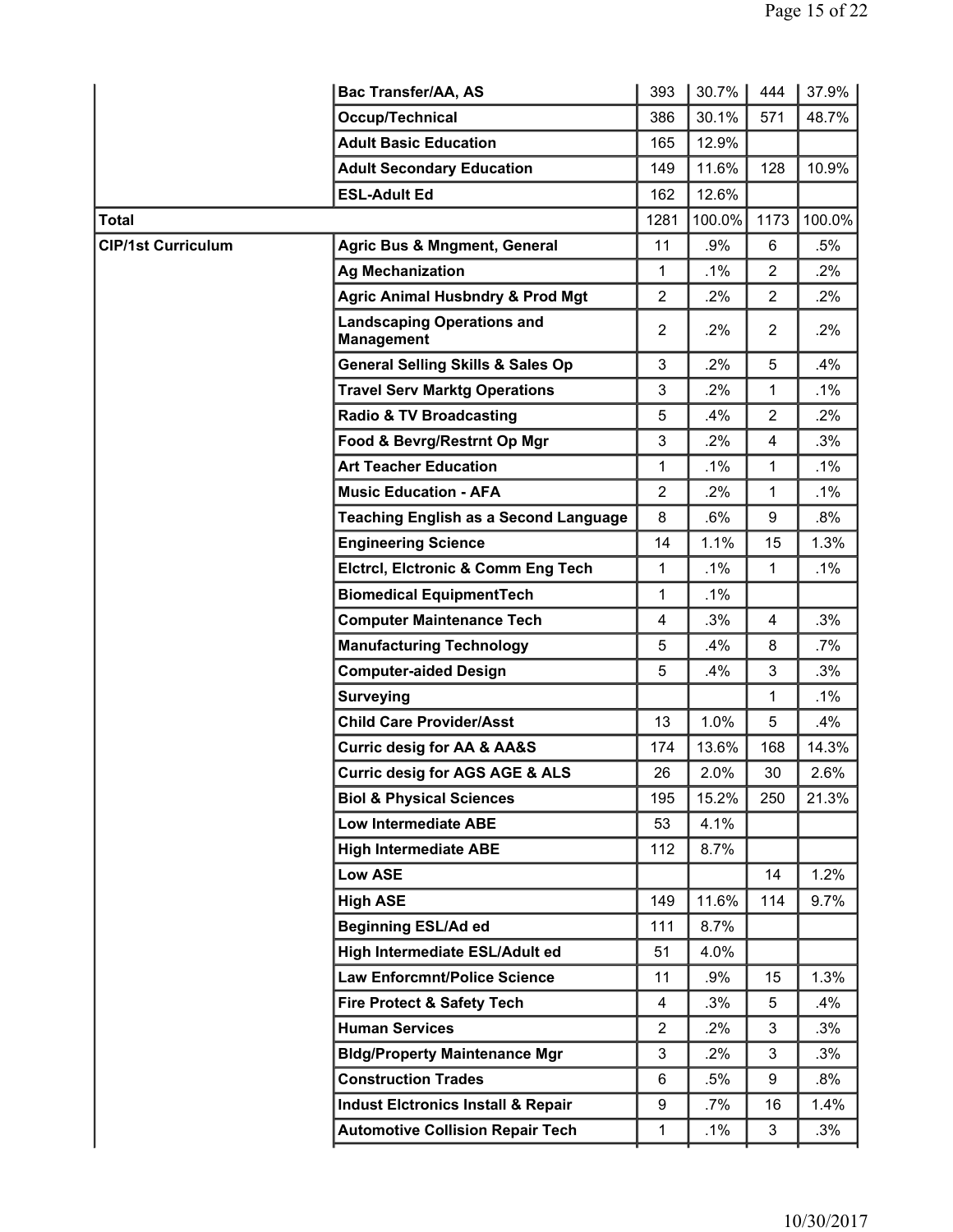|                           | <b>Auto Mechanic/Tech</b>                    | 14             | 1.1%   | 21             | 1.8%   |
|---------------------------|----------------------------------------------|----------------|--------|----------------|--------|
|                           | <b>Diesel Engine Mechanic/Repairer</b>       | $\overline{2}$ | .2%    | 11             | .9%    |
|                           | <b>Mechanical Drafting</b>                   | $\overline{2}$ | $.2\%$ | $\overline{2}$ | .2%    |
|                           | <b>Desktop Pub Equip Operator</b>            | 8              | .6%    | 4              | .3%    |
|                           | <b>Graphic Design</b>                        | 1              | $.1\%$ | 2              | $.2\%$ |
|                           | <b>Fine Arts</b>                             | 6              | .5%    | 6              | $.5\%$ |
|                           | <b>Music Performance - AFA</b>               | 1              | $.1\%$ | 3              | .3%    |
|                           | <b>Dental Hygienist</b>                      | 28             | 2.2%   | 33             | 2.8%   |
|                           | <b>Medical Transcript</b>                    | $\overline{2}$ | $.2\%$ | 4              | .3%    |
|                           | <b>Occup Therapy Assist</b>                  | 11             | .9%    | 15             | 1.3%   |
|                           | Vet Assist/Animal Health Tech                | 29             | 2.3%   | 28             | 2.4%   |
|                           | <b>Emergency Medical Technology</b>          |                |        | 33             | 2.8%   |
|                           | <b>Medical Radiol Tech</b>                   | 12             | .9%    | 13             | 1.1%   |
|                           | <b>Respiratory Therapy Tech</b>              | 11             | .9%    | $\overline{7}$ | .6%    |
|                           | <b>Surgical/Operating Room Tech</b>          | 8              | $.6\%$ | 10             | .9%    |
|                           | <b>Nursing</b>                               | 36             | 2.8%   | 33             | 2.8%   |
|                           | <b>Nurse Assistant</b>                       |                |        | 124            | 10.6%  |
|                           | <b>Bus Admin &amp; Mgt, General</b>          | 22             | 1.7%   | 24             | 2.0%   |
|                           | <b>Logistics &amp; Materials Mgt</b>         | 1              | .1%    |                |        |
|                           | <b>Accounting Tech</b>                       | 14             | 1.1%   | 19             | 1.6%   |
|                           | Admin Assist/Secrtrl Sci, General            | $\overline{2}$ | .2%    | 9              | .8%    |
|                           | <b>Executive Assist/Secretary</b>            | 14             | 1.1%   | $\overline{7}$ | .6%    |
|                           | Info Process/Data Entry Tech                 | 1              | .1%    |                |        |
|                           | <b>Independent Business Management</b>       | 4              | .3%    | $\mathbf{1}$   | $.1\%$ |
|                           | <b>Banking &amp; Financl Supprt Serv</b>     |                |        | 1              | .1%    |
|                           | <b>Hotel/Motel &amp; Restrnt Mgt</b>         | 1              | $.1\%$ | 5              | .4%    |
|                           | <b>Bus Computer Programmer</b>               | 49             | 3.8%   | 43             | 3.7%   |
|                           | <b>Bus Systems Network &amp; Telecomm</b>    | 11             | .9%    | 13             | 1.1%   |
| <b>Total</b>              |                                              | 1281           | 100.0% | 1173           | 100.0% |
|                           | Gen Assoc/AGS, ALS, AGS                      | $\mathbf{1}$   | 6.3%   |                |        |
| <b>PCS/2nd Curriculum</b> | <b>Bac Transfer/AA, AS</b>                   | 4              | 25.0%  | 8              | 26.7%  |
|                           | Occup/Technical                              | 11             | 68.8%  | 22             | 73.3%  |
| <b>Total</b>              |                                              | 16             | 100.0% | 30             | 100.0% |
| <b>CIP/2nd Curriculum</b> | <b>Ag Mechanization</b>                      | 1              | 6.3%   |                |        |
|                           | <b>General Selling Skills &amp; Sales Op</b> | 1              | 6.3%   | 1              | 3.3%   |
|                           | Food & Bevrg/Restrnt Op Mgr                  |                |        | $\overline{2}$ | 6.7%   |
|                           | <b>Teaching English as a Second Language</b> |                |        | $\mathbf{1}$   | 3.3%   |
|                           | <b>Engineering Science</b>                   |                |        | $\overline{2}$ | 6.7%   |
|                           | <b>Computer Maintenance Tech</b>             |                |        | 1              | 3.3%   |
|                           | <b>Manufacturing Technology</b>              | 1              | 6.3%   |                |        |
|                           | <b>Curric desig for AA &amp; AA&amp;S</b>    | $\overline{2}$ | 12.5%  | $\mathbf 1$    | 3.3%   |
|                           | <b>Curric desig for AGS AGE &amp; ALS</b>    | 1              | 6.3%   |                |        |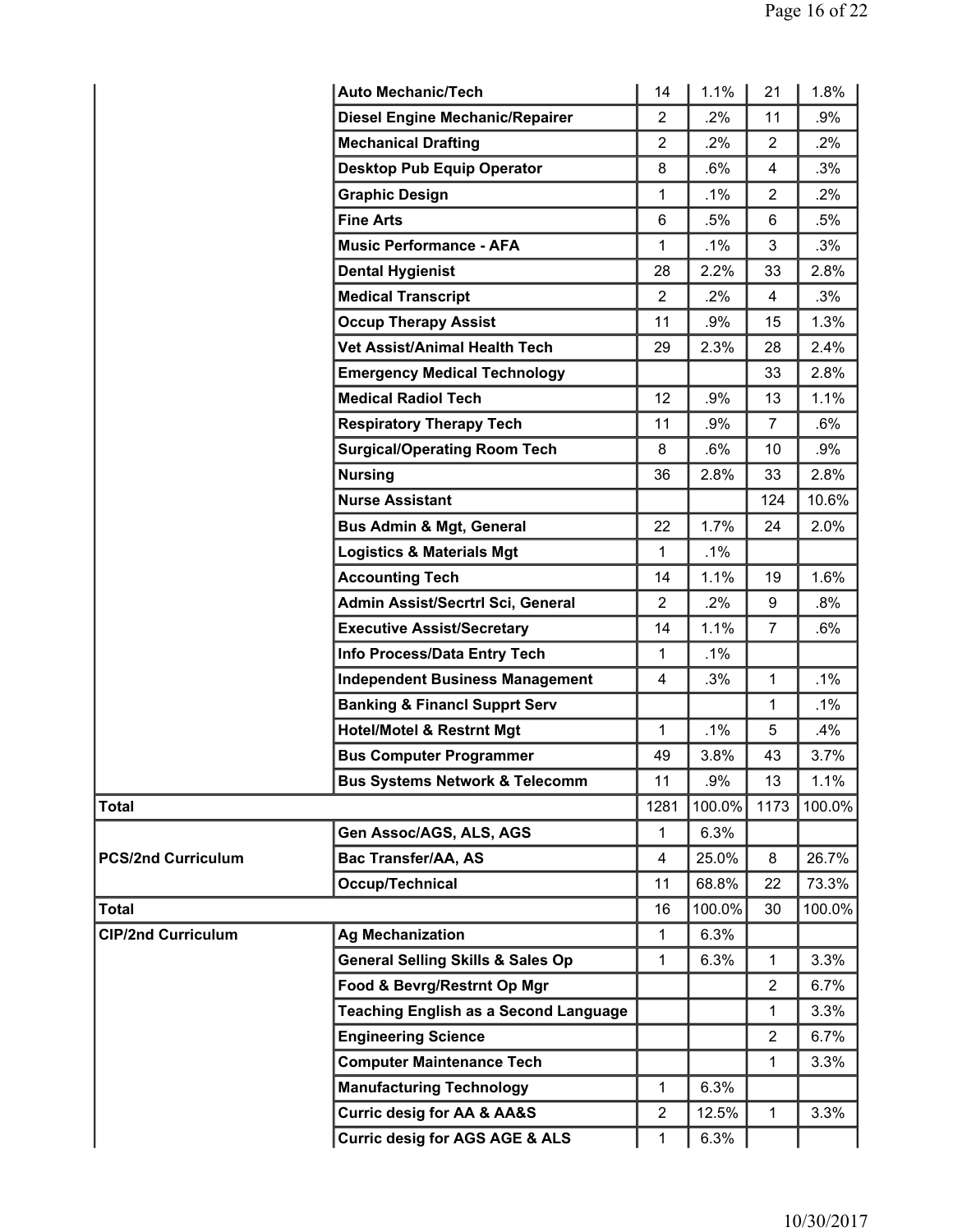|                               | <b>Biol &amp; Physical Sciences</b>           | 1              | 6.3%      | 4              | 13.3%  |
|-------------------------------|-----------------------------------------------|----------------|-----------|----------------|--------|
|                               | <b>Bldg/Property Maintenance Mgr</b>          | 1              | 6.3%      |                |        |
|                               | <b>Indust Elctronics Install &amp; Repair</b> |                |           | 1              | 3.3%   |
|                               | <b>Automotive Collision Repair Tech</b>       |                |           | 1              | 3.3%   |
|                               | <b>Auto Mechanic/Tech</b>                     | 1              | 6.3%      | 6              | 20.0%  |
|                               | <b>Fine Arts</b>                              | 1              | 6.3%      | 1              | 3.3%   |
|                               | <b>Emergency Medical Technology</b>           |                |           | $\overline{2}$ | 6.7%   |
|                               | <b>Surgical/Operating Room Tech</b>           | 1              | 6.3%      |                |        |
|                               | <b>Nurse Assistant</b>                        |                |           | $\overline{2}$ | 6.7%   |
|                               | Admin Assist/Secrtrl Sci, General             | 1              | 6.3%      | 1              | 3.3%   |
|                               | <b>Independent Business Management</b>        |                |           | 1              | 3.3%   |
|                               | <b>Bus Computer Programmer</b>                | 4              | 25.0%     | $\overline{2}$ | 6.7%   |
|                               | <b>Bus Systems Network &amp; Telecomm</b>     |                |           | 1              | 3.3%   |
| <b>Total</b>                  |                                               | 16             | 100.0%    | 30             | 100.0% |
| <b>PCS/3rd Curriculum</b>     | <b>Occup/Technical</b>                        | $\mathbf{1}$   | 100.0%    | $\mathbf{1}$   | 100.0% |
| <b>Total</b>                  |                                               | 1              | 100.0%    | 1              | 100.0% |
| <b>CIP/3rd Curriculum</b>     | <b>Bus Computer Programmer</b>                | 1              | 100.0%    |                |        |
|                               | <b>Bus Systems Network &amp; Telecomm</b>     |                |           | $\mathbf{1}$   | 100.0% |
| <b>Total</b>                  |                                               | 1              | 100.0%    | 1              | 100.0% |
|                               | AA (1.1)                                      | 174            | 18.2%     | 168            | 11.3%  |
|                               | AS (1.1)                                      | 195            | 20.4%     | 250            | 16.9%  |
|                               | AAS (2.2)                                     | 311            | 32.6%     | 331            | 22.3%  |
| Degree/1st Currilum           | <b>AGS, ALS, AGE (1.0)</b>                    | 26             | 2.7%      | 30             | 2.0%   |
|                               | Basic Skills (1.7, 1.8, 1.9)                  | 149            | 15.6%     | 438            | 29.5%  |
|                               | Occup Cert of 30 sem hrs/more CER (1.2)       | 75             | 7.9%      | 240            | 16.2%  |
|                               | Assoc in Fine Arts (AFA) (1.1)                | 10             | 1.0%      | 11             | .7%    |
|                               | Assoc in Eng Sc (AES) (1.2)                   | 14             | 1.5%      | 15             | 1.0%   |
| Total                         |                                               | 954            | $100.0\%$ | 1483           | 100.0% |
|                               | AA (1.1)                                      | $\overline{2}$ | 12.5%     | 1              | 3.3%   |
|                               | AS (1.1)                                      | 1              | 6.3%      | 4              | 13.3%  |
|                               | AAS (2.2)                                     | 6              | 37.5%     | 8              | 26.7%  |
|                               | <b>AGS, ALS, AGE (1.0)</b>                    | 1              | 6.3%      |                |        |
| <b>Degree/2nd Curriculum</b>  | Occup Cert of 30 sem hrs/more CER (1.2)       | 5              | 31.3%     | 10             | 33.3%  |
|                               | Occup Cert of LT 30 sem hrs COC, AOP<br>(1.2) |                |           | 4              | 13.3%  |
|                               | Assoc in Fine Arts (AFA) (1.1)                | 1              | 6.3%      | 1              | 3.3%   |
|                               | Assoc in Eng Sc (AES) (1.2)                   |                |           | $\overline{2}$ | 6.7%   |
| <b>Total</b>                  |                                               | 16             | 100.0%    | 30             | 100.0% |
| Degree/3rd Curriculum         | AAS (2.2)                                     |                |           | $\mathbf{1}$   | 100.0% |
|                               | Occup Cert of 30 sem hrs/more CER (1.2)       | 1              | 100.0%    |                |        |
| <b>Total</b>                  |                                               | 1              | 100.0%    | 1              | 100.0% |
| <b>GENERAL EDUCATION CORE</b> | <b>Completed all at Parkland</b>              | 251            | 1.6%      | 290            | 1.8%   |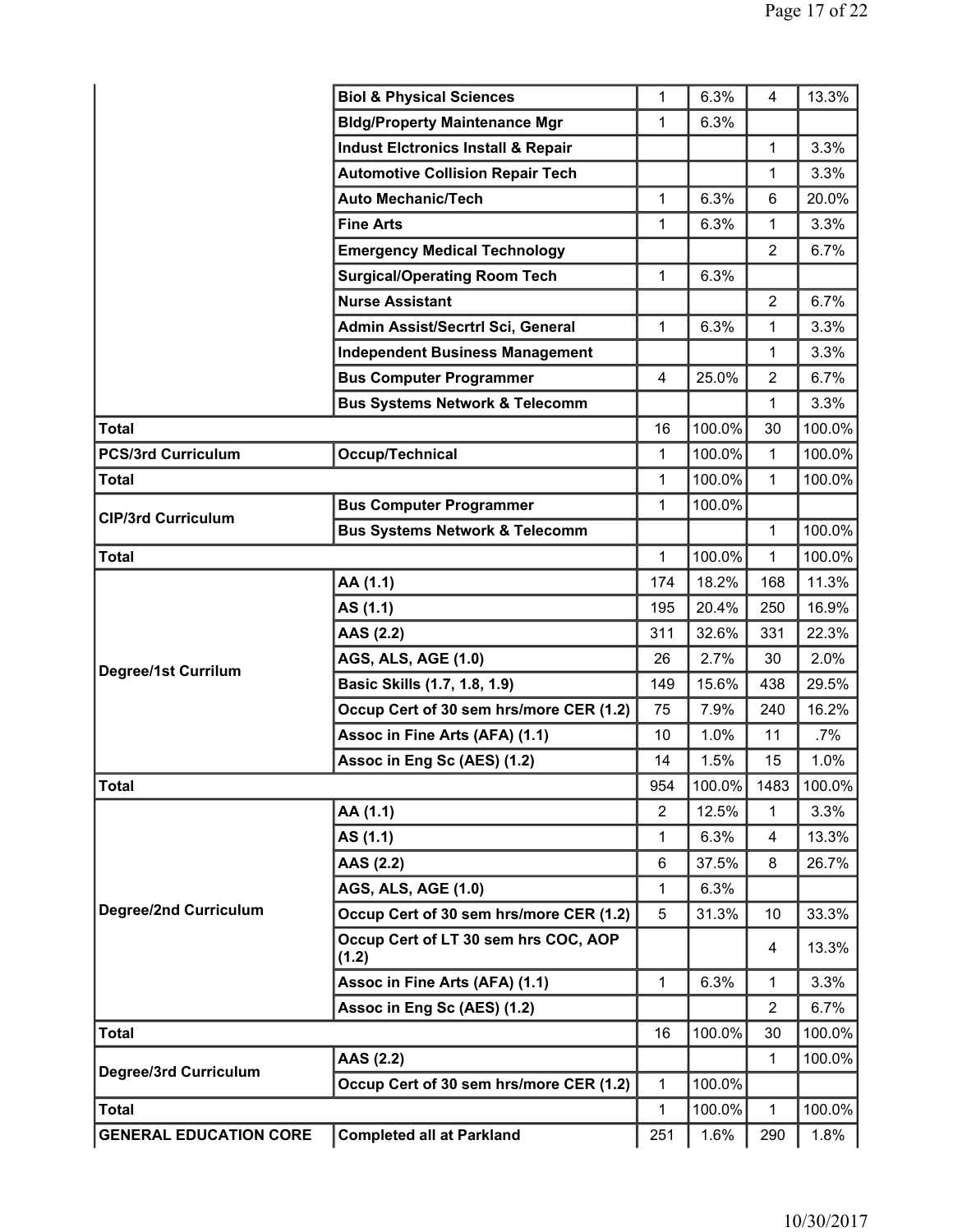|                                   | <b>Completed at Parkland and elsewhere</b>                                 | 145   | $1.0\%$           | 165  | $1.0\%$                         |
|-----------------------------------|----------------------------------------------------------------------------|-------|-------------------|------|---------------------------------|
|                                   | <b>Not Completed</b>                                                       | 4072  | 26.7%             | 4328 | 26.2%                           |
|                                   | Not applicable (occupational students)                                     | 10780 | 70.7% 11714 71.0% |      |                                 |
| <b>Total</b>                      |                                                                            |       |                   |      | 15248   100.0%   16497   100.0% |
| Source:p:\data\iccb\a1\a1fy03.sps | Prepared by the Office of Institutional Research and Evaluation; 15 Aug 03 |       |                   |      |                                 |

## **Annual Enrollment (A1) - FY 02 & 03 Miscellaneous Admissions Data**

|                                                    |                                                             | <b>FISCAL YR</b> |              |       |        |
|----------------------------------------------------|-------------------------------------------------------------|------------------|--------------|-------|--------|
|                                                    |                                                             |                  | 2002         |       | 2003   |
|                                                    |                                                             | Count            | Col %        | Count | Col %  |
| <b>Shared Data Dummy SSN</b>                       | <b>Valid SSN</b>                                            | 14883            | 97.6%        | 16056 | 97.3%  |
|                                                    | <b>Dummy ID</b>                                             | 365              | 2.4%         | 441   | 2.7%   |
| <b>Total</b>                                       |                                                             | 15248            | 100.0%       | 16497 | 100.0% |
|                                                    | No data                                                     | 11052            | 72.5%        | 11583 | 70.2%  |
| <b>ACT Test Date</b>                               | Prior to Oct 1989                                           | 369              | 2.4%         | 366   | 2.2%   |
|                                                    | Oct 1989 and later                                          | 3827             | 25.1%        | 4548  | 27.6%  |
| <b>Total</b>                                       |                                                             | 15248            | 100.0%       | 16497 | 100.0% |
|                                                    | <b>All Other</b>                                            | 14132            | 92.7%        | 14332 | 86.9%  |
|                                                    | <b>Apprenticeship Enrollment</b>                            | 418              | 2.7%         | 452   | 2.7%   |
| <b>INSTRUCTIONAL</b><br><b>APPROACH</b>            | Tech prep in HS                                             | 697              | 4.6%         | 516   | 3.1%   |
|                                                    | Apprentice and Tech prep in HS                              | $\mathbf{1}$     | .0%          | 25    | .2%    |
|                                                    | <b>Current Tech Prep</b>                                    |                  |              | 1172  | 7.1%   |
| <b>Total</b>                                       |                                                             | 15248            | 100.0%       | 16497 | 100.0% |
|                                                    | <b>All others</b>                                           | 10428            | 68.4%        | 10970 | 66.5%  |
|                                                    | First time Freshman - new to higher ed                      | 4087             | 26.8%        | 4751  | 28.8%  |
| <b>Shared Data Enrollment Type</b>                 | First time transfer - new to Parkland w/<br>higher ed exp   | 733              | 4.8%         | 740   | 4.5%   |
|                                                    | <b>Missing</b>                                              |                  |              | 36    | 2%     |
| <b>Total</b>                                       |                                                             | 15248            | 100.0%       | 16497 | 100.0% |
|                                                    | Not applicable/Not AA or AS                                 | 10758            | 70.6%        | 11676 | 70.8%  |
|                                                    | Yes, thru hign school coursework                            | 55               | .4%          | 35    | $.2\%$ |
| <b>Min Req Status for AA/AS</b><br><b>Students</b> | Yes, thru means other than HS coursework<br>(testing, etc.) | 173              | 1.1%         | 105   | .6%    |
|                                                    | No, not met all standards                                   | 166              | 1.1%         | 114   | .7%    |
|                                                    | Not eval/data not available                                 | 4096             | 26.9%        | 4567  | 27.7%  |
| <b>Total</b>                                       |                                                             | 15248            | 100.0% 16497 |       | 100.0% |
|                                                    | <b>Not AA/AS Student</b>                                    | 15020            | 98.5%        | 16357 | 99.2%  |
| <b>Term Min Req Met</b>                            | <b>Summer</b>                                               | 37               | $.2\%$       | 21    | .1%    |
|                                                    | Fall                                                        | 133              | .9%          | 79    | .5%    |
|                                                    | <b>Spring</b>                                               | 58               | .4%          | 40    | .2%    |
| <b>Total</b>                                       |                                                             | 15248            | 100.0%       | 16497 | 100.0% |
|                                                    |                                                             |                  |              |       |        |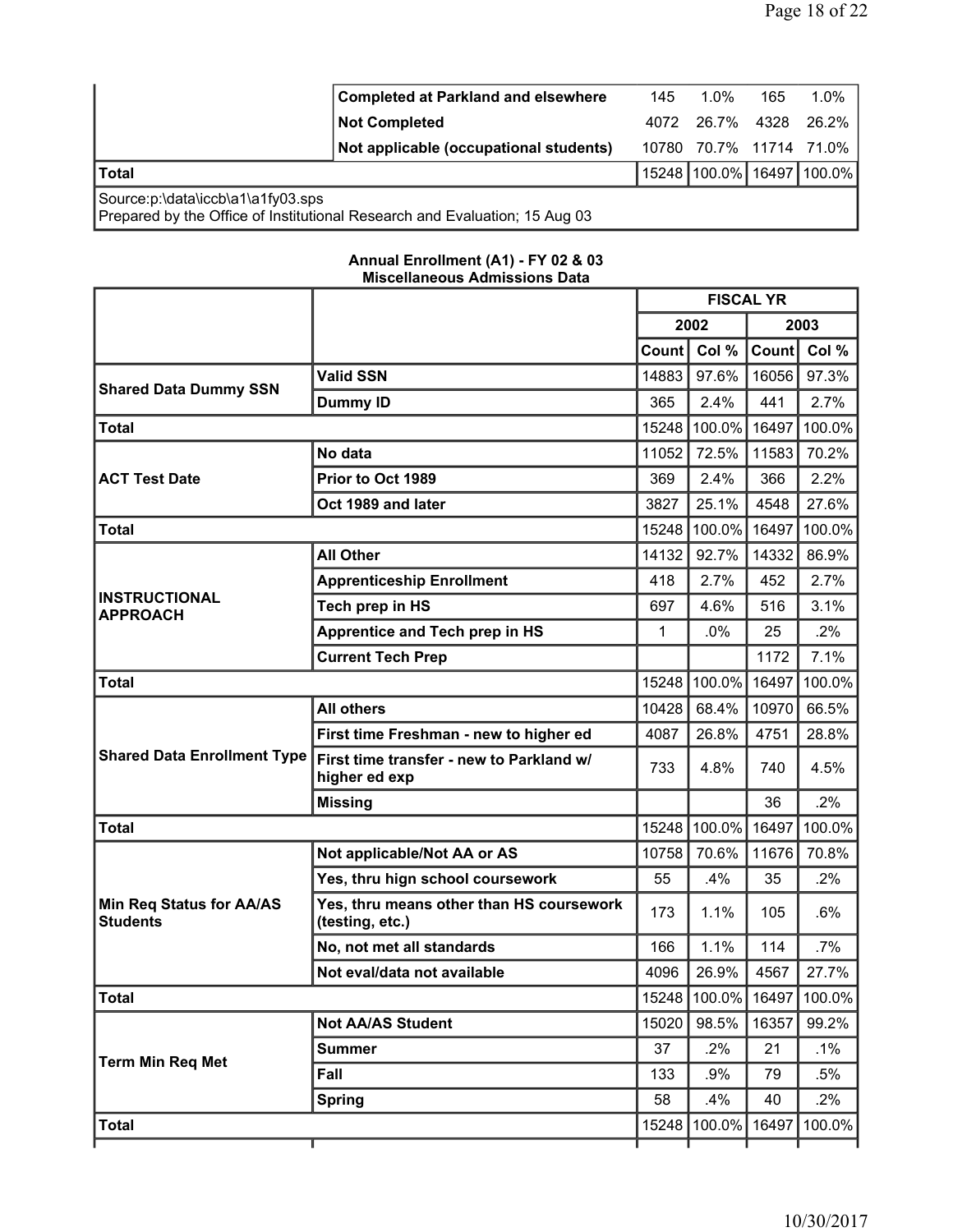|                                     | <b>Requirements Not Met</b>                                                | 15026 | 98.5%     | 16359 | 99.2%  |
|-------------------------------------|----------------------------------------------------------------------------|-------|-----------|-------|--------|
|                                     | 94                                                                         | 23    | $.2\%$    | 21    | .1%    |
|                                     | 95                                                                         | 37    | .2%       | 27    | .2%    |
| FY Min Req Met                      | 96                                                                         | 23    | $.2\%$    | 14    | .1%    |
|                                     | 97                                                                         | 30    | .2%       | 24    | $.1\%$ |
|                                     | 98                                                                         | 49    | .3%       | 26    | .2%    |
|                                     | 99                                                                         | 60    | .4%       | 26    | .2%    |
| <b>Total</b>                        |                                                                            | 15248 | 100.0%    | 16497 | 100.0% |
| <b>Transfer Plans</b>               | <b>No</b>                                                                  | 10563 | 69.3%     | 11997 | 72.7%  |
|                                     | Yes- to a 4-yr college/university                                          | 4685  | 30.7%     | 4500  | 27.3%  |
| <b>Total</b>                        |                                                                            | 15248 | 100.0%    | 16497 | 100.0% |
|                                     | <b>No</b>                                                                  | 2128  | 14.0%     | 4019  | 24.4%  |
| <b>Signed Declaration of Intent</b> | <b>Yes</b>                                                                 | 13120 | 86.0%     | 12478 | 75.6%  |
| <b>Total</b>                        |                                                                            | 15248 | $100.0\%$ | 16497 | 100.0% |
| Source:p:\data\iccb\a1\a1fy03.sps   | Prepared by the Office of Institutional Research and Evaluation; 15 Aug 03 |       |           |       |        |

| <br><b>Credit Hours Attempted and Earned</b> |                |          |                  |
|----------------------------------------------|----------------|----------|------------------|
|                                              |                |          | <b>FISCAL YR</b> |
|                                              |                | 2002     | 2003             |
|                                              | <b>Mean</b>    | 1.30     | 1.37             |
|                                              | <b>Median</b>  | .00      | .00              |
| Sum<br><b>Summer Credit Hours Attempted</b>  |                | 19850.50 | 22606.50         |
|                                              | <b>Mode</b>    | .00      | .00              |
|                                              | <b>Minimum</b> | .00.     | .00.             |
|                                              | <b>Maximum</b> | 18.00    | 16.00            |
|                                              | <b>Mean</b>    | 1.05     | 1.12             |
|                                              | <b>Median</b>  | .00.     | .00              |
| <b>Summer Credit Hours Earned</b>            | Sum            | 16086.00 | 18435.00         |
|                                              | <b>Mode</b>    | .00      | .00              |
|                                              | <b>Minimum</b> | .00.     | .00.             |
|                                              | <b>Maximum</b> | 15.00    | 16.00            |
|                                              | Mean           | 5.31     | 5.51             |
|                                              | <b>Median</b>  | 3.00     | 3.00             |
| <b>Fall Credit Hours Attempted</b>           | <b>Sum</b>     | 80944.50 | 90854.00         |
|                                              | <b>Mode</b>    | .00      | .00              |
|                                              | <b>Minimum</b> | .00.     | .00.             |
|                                              | <b>Maximum</b> | 25.00    | 26.00            |
| <b>Fall Credit Hours Earned</b>              | <b>Mean</b>    | 3.96     | 4.07             |
|                                              | <b>Median</b>  | .00.     | .00              |
|                                              | Sum            | 60410.50 | 67096.50         |
|                                              | <b>Mode</b>    | .00      | .00              |

## **Annual Enrollment (A1) - FY 02 & 03**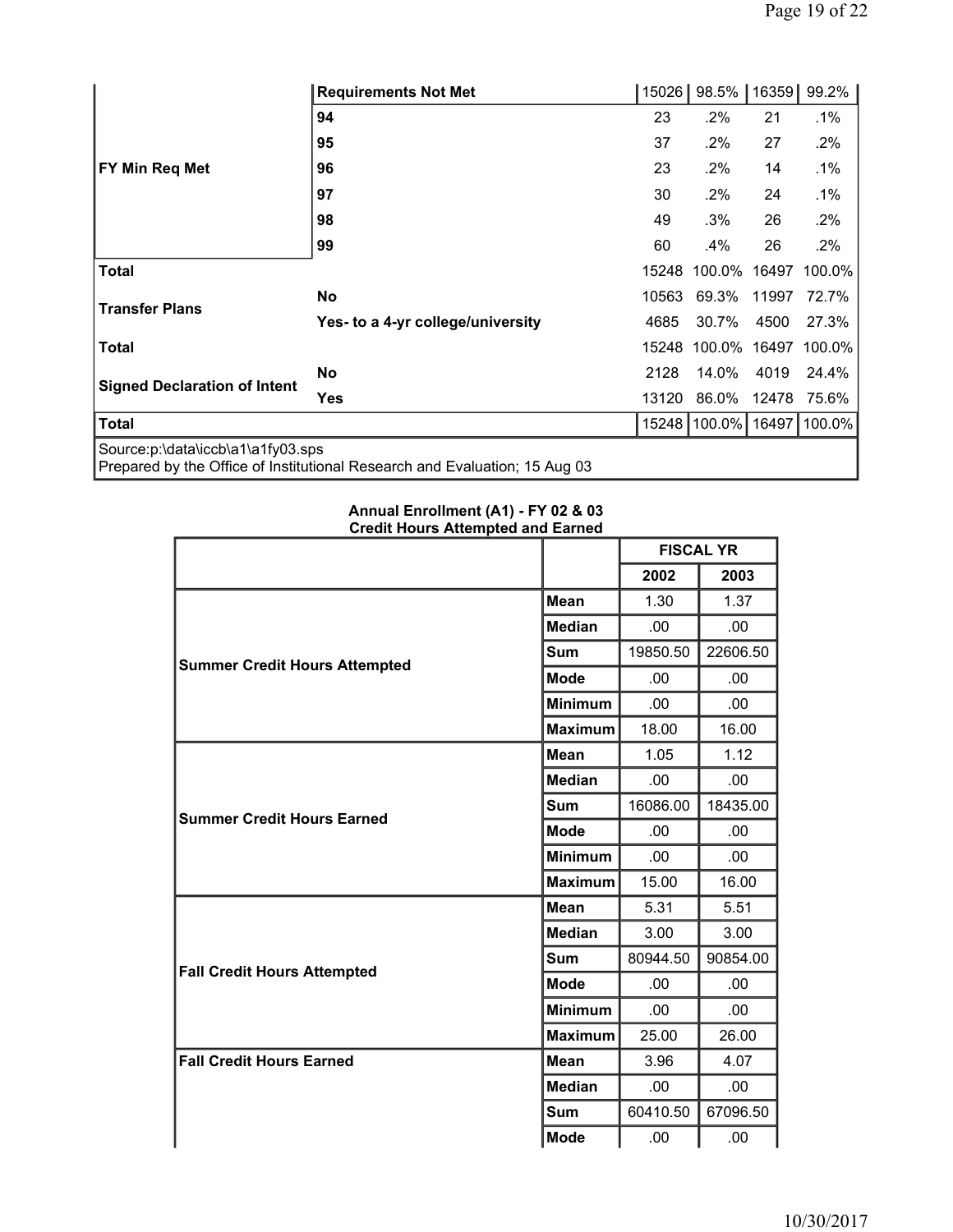|                                             | <b>Minimum</b> | .00      | .00      |
|---------------------------------------------|----------------|----------|----------|
|                                             | <b>Maximum</b> | 23.00    | 24.00    |
|                                             | <b>Mean</b>    | 5.27     | 5.41     |
|                                             | <b>Median</b>  | 3.00     | 3.00     |
|                                             | <b>Sum</b>     | 80412.50 | 89247.50 |
| <b>Spring Credit Hours Attempted</b>        | <b>Mode</b>    | .00      | .00      |
|                                             | <b>Minimum</b> | .00      | .00.     |
|                                             | <b>Maximum</b> | 24.00    | 29.00    |
|                                             | <b>Mean</b>    | 3.87     | 3.97     |
|                                             | <b>Median</b>  | .00      | .00      |
| <b>Spring Credit Hours Earned</b>           | Sum            | 58988.00 | 65445.00 |
|                                             | <b>Mode</b>    | .00      | .00      |
| <b>Minimum</b>                              |                | .00      | .00      |
|                                             | <b>Maximum</b> | 22.00    | 24.00    |
|                                             | <b>Mean</b>    | 1.14     | 1.20     |
|                                             | <b>Median</b>  | .00.     | .00.     |
| <b>Shared Summer Credit Hours Attempted</b> | <b>Sum</b>     | 17439.00 | 19789.00 |
|                                             | <b>Mode</b>    | .00      | .00.     |
|                                             | <b>Minimum</b> | .00.     | .00.     |
|                                             | <b>Maximum</b> | 18.00    | 16.00    |
|                                             | <b>Mean</b>    | .98      | 1.03     |
|                                             | <b>Median</b>  | .00      | .00      |
| <b>Shared Summer Credit Hours Earned</b>    | Sum            | 14932.00 | 17008.00 |
|                                             | <b>Mode</b>    | .00      | .00.     |
|                                             | <b>Minimum</b> | .00      | .00      |
|                                             | <b>Maximum</b> | 15.00    | 16.00    |
|                                             | <b>Mean</b>    | 4.44     | 4.61     |
|                                             | <b>Median</b>  | 3.00     | 3.00     |
| <b>Shared Fall Credit Hours Attempted</b>   | Sum            | 67635.00 | 75987.50 |
|                                             | <b>Mode</b>    | .00      | .00      |
|                                             | <b>Minimum</b> | .00.     | .00      |
|                                             | <b>Maximum</b> | 23.00    | 26.00    |
|                                             | <b>Mean</b>    | 3.49     | 3.59     |
|                                             | <b>Median</b>  | .00      | .00.     |
| <b>Shared Fall Credit Hours Earned</b>      | <b>Sum</b>     | 53230.00 | 59231.50 |
|                                             | <b>Mode</b>    | .00      | .00      |
|                                             | <b>Minimum</b> | .00.     | .00      |
|                                             | <b>Maximum</b> | 23.00    | 24.00    |
| <b>Shared Spring Credit Hours Attempted</b> | <b>Mean</b>    | 4.56     | 4.71     |
|                                             | Median         | 3.00     | 3.00     |
|                                             | <b>Sum</b>     | 69564.00 | 77661.00 |
|                                             |                |          |          |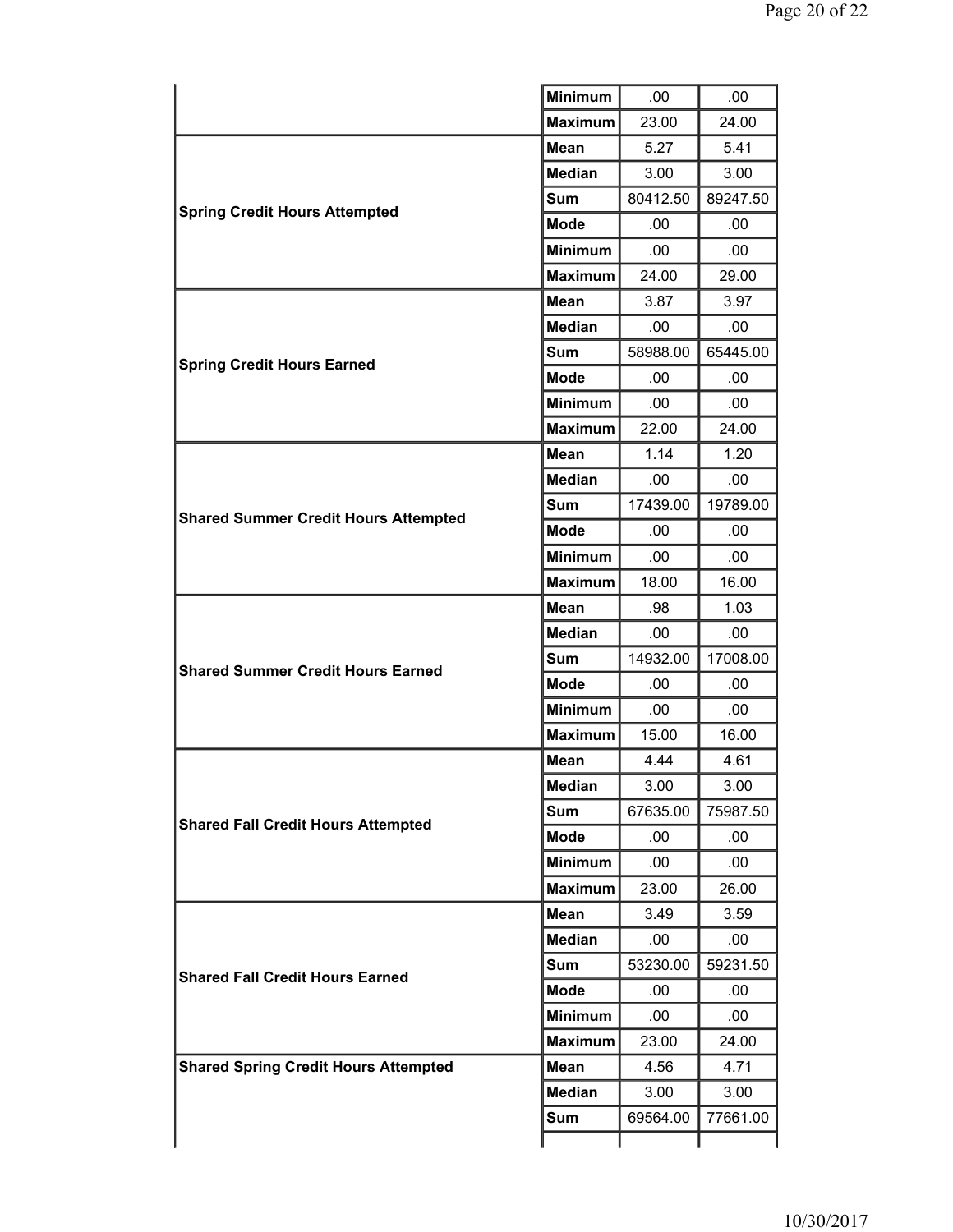|                                                                                                                 | <b>Mode</b>    | .00                 | .00                 |  |  |  |
|-----------------------------------------------------------------------------------------------------------------|----------------|---------------------|---------------------|--|--|--|
|                                                                                                                 | <b>Minimum</b> | .00.                | .00.                |  |  |  |
|                                                                                                                 | <b>Maximum</b> | 24.00               | 26.00               |  |  |  |
|                                                                                                                 | Mean           | 3.54                | 3.63                |  |  |  |
|                                                                                                                 | <b>Median</b>  | .00                 | .00.                |  |  |  |
|                                                                                                                 | <b>Sum</b>     | 54037.00            | 59871.00            |  |  |  |
| <b>Shared Spring Credit Hours Earned</b>                                                                        | <b>Mode</b>    | .00                 | .00                 |  |  |  |
|                                                                                                                 | <b>Minimum</b> | .00.                | .00                 |  |  |  |
|                                                                                                                 | <b>Maximum</b> | 22.00               | 24.00               |  |  |  |
|                                                                                                                 | Mean           | 0                   | $\Omega$            |  |  |  |
|                                                                                                                 | <b>Median</b>  | 0                   | 0                   |  |  |  |
|                                                                                                                 | <b>Sum</b>     | 5553                | 6339                |  |  |  |
| <b>Shared Data Enrollment Type</b>                                                                              | <b>Mode</b>    | 0                   | $\Omega$            |  |  |  |
|                                                                                                                 | <b>Minimum</b> | 0                   | 0                   |  |  |  |
|                                                                                                                 | <b>Maximum</b> | $\overline{2}$      | 3                   |  |  |  |
|                                                                                                                 | <b>Mean</b>    | 29.38               | 29.42               |  |  |  |
|                                                                                                                 | <b>Median</b>  | 14.00               | 14.00               |  |  |  |
|                                                                                                                 | <b>Sum</b>     |                     | 447915.66 485263.22 |  |  |  |
| <b>Shared CUM Credit Hours Earned (ALL SOURCES)</b>                                                             | <b>Mode</b>    | .00                 | .00                 |  |  |  |
|                                                                                                                 | <b>Minimum</b> | .00                 | .00                 |  |  |  |
|                                                                                                                 | Maximum        | 373.34              | 387.34              |  |  |  |
|                                                                                                                 | <b>Mean</b>    | 29.38               | 29.48               |  |  |  |
|                                                                                                                 | <b>Median</b>  | 14.00               | 14.00               |  |  |  |
| <b>Shared Data Cum Col Lev CH/All Sources</b>                                                                   | <b>Sum</b>     | 447915.66 485263.22 |                     |  |  |  |
|                                                                                                                 | <b>Mode</b>    | .00                 | .00                 |  |  |  |
|                                                                                                                 | <b>Minimum</b> | .00                 | .00                 |  |  |  |
|                                                                                                                 | <b>Maximum</b> | 373.34              | 387.34              |  |  |  |
|                                                                                                                 | Mean           | 22.12               | 21.97               |  |  |  |
|                                                                                                                 | <b>Median</b>  | 11.01               | 11.00               |  |  |  |
| <b>Cum College-Level Credit Hours</b>                                                                           | <b>Sum</b>     | 337224.44 362470.71 |                     |  |  |  |
|                                                                                                                 | <b>Mode</b>    | .00                 | .00                 |  |  |  |
|                                                                                                                 | <b>Minimum</b> | .00                 | .00.                |  |  |  |
|                                                                                                                 | <b>Maximum</b> | 213.36              | 224.36              |  |  |  |
|                                                                                                                 | <b>Mean</b>    | 2.50                | 2.56                |  |  |  |
|                                                                                                                 | <b>Median</b>  | 3.00                | 3.00                |  |  |  |
| <b>Cumulative GPA</b>                                                                                           | <b>Sum</b>     | 38048.72            | 42140.18            |  |  |  |
|                                                                                                                 | <b>Mode</b>    | .00                 | 4.00                |  |  |  |
|                                                                                                                 | <b>Minimum</b> | .00                 | .00                 |  |  |  |
|                                                                                                                 | <b>Maximum</b> | 4.00                | 4.00                |  |  |  |
| Source:p:\data\iccb\a1\a1fy03.sps<br>Prepared by the Office of Institutional Research and Evaluation; 15 Aug 03 |                |                     |                     |  |  |  |